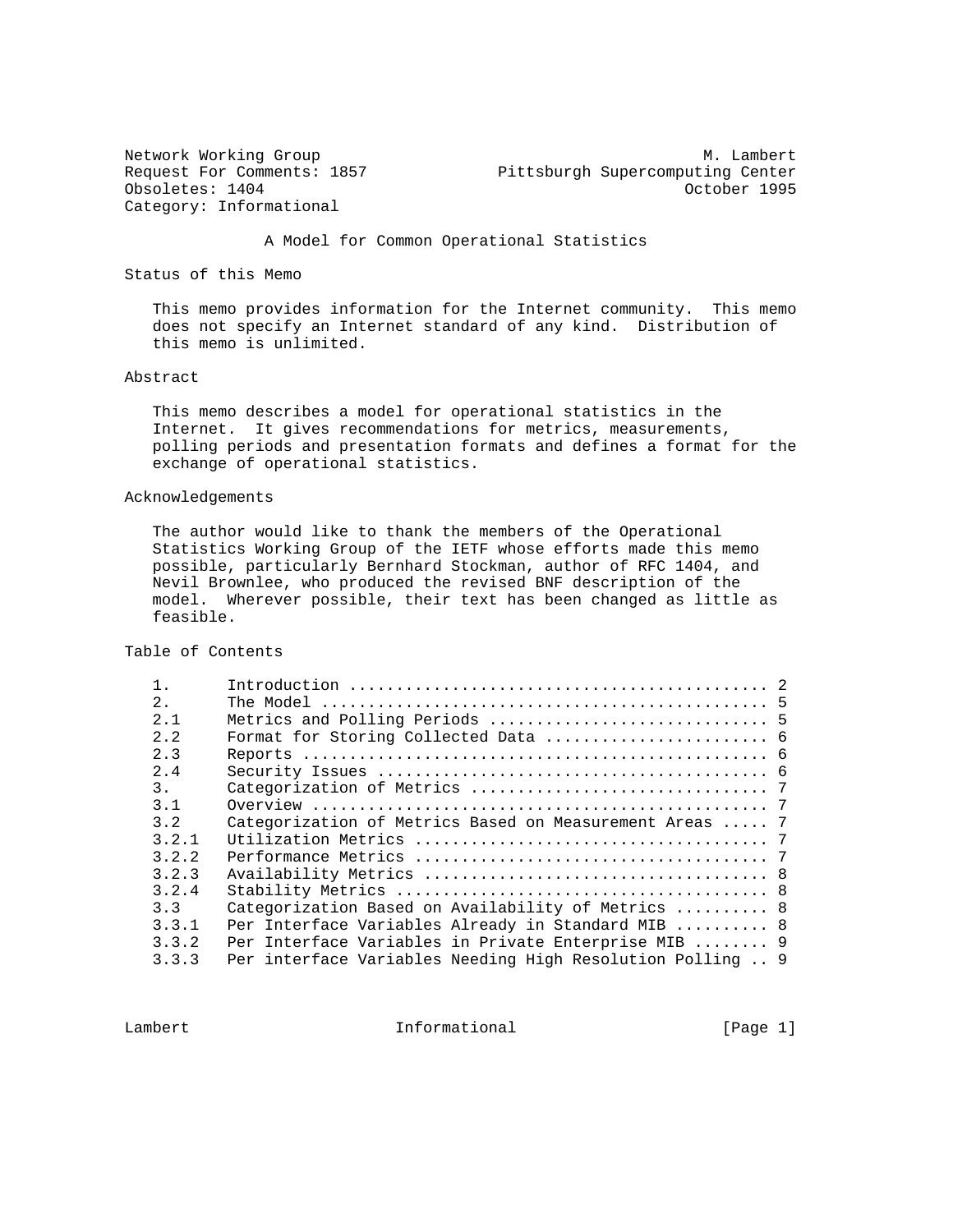| 3.3.4 | Per Interface Variables not in any MIB  9          |                                                                                                                                                                                                                                                                                                                                                     |
|-------|----------------------------------------------------|-----------------------------------------------------------------------------------------------------------------------------------------------------------------------------------------------------------------------------------------------------------------------------------------------------------------------------------------------------|
| 3.3.5 |                                                    |                                                                                                                                                                                                                                                                                                                                                     |
| 3.3.6 | Metrics not being Retrievable with SNMP  10        |                                                                                                                                                                                                                                                                                                                                                     |
| 3.4   |                                                    |                                                                                                                                                                                                                                                                                                                                                     |
| 4.    |                                                    |                                                                                                                                                                                                                                                                                                                                                     |
| 4.1   | Variables Needing High Resolution Polling  11      |                                                                                                                                                                                                                                                                                                                                                     |
| 4.2   | Variables not Needing High Resolution Polling  11  |                                                                                                                                                                                                                                                                                                                                                     |
| 5.    | Pre-Processing of Raw Statistical Data  11         |                                                                                                                                                                                                                                                                                                                                                     |
| 5.1   | Optimizing and Concentrating Data to Resources  11 |                                                                                                                                                                                                                                                                                                                                                     |
| 5.2   |                                                    |                                                                                                                                                                                                                                                                                                                                                     |
| б.    | Storing of Statistical Data  12                    |                                                                                                                                                                                                                                                                                                                                                     |
| 6.1   |                                                    |                                                                                                                                                                                                                                                                                                                                                     |
| 6.1.1 |                                                    |                                                                                                                                                                                                                                                                                                                                                     |
| 6.1.2 |                                                    |                                                                                                                                                                                                                                                                                                                                                     |
| 6.1.3 |                                                    |                                                                                                                                                                                                                                                                                                                                                     |
| 6.2   | Storage Requirement Estimations  17                |                                                                                                                                                                                                                                                                                                                                                     |
| 7.    |                                                    |                                                                                                                                                                                                                                                                                                                                                     |
| 7.1   | Report Types and Contents  18                      |                                                                                                                                                                                                                                                                                                                                                     |
| 7.2   |                                                    |                                                                                                                                                                                                                                                                                                                                                     |
| 7.2.1 |                                                    |                                                                                                                                                                                                                                                                                                                                                     |
|       |                                                    |                                                                                                                                                                                                                                                                                                                                                     |
| 7.2.3 | Resource Utilization Reporting  20                 |                                                                                                                                                                                                                                                                                                                                                     |
|       |                                                    |                                                                                                                                                                                                                                                                                                                                                     |
|       |                                                    |                                                                                                                                                                                                                                                                                                                                                     |
| 8.    |                                                    |                                                                                                                                                                                                                                                                                                                                                     |
| 8.1   |                                                    |                                                                                                                                                                                                                                                                                                                                                     |
|       |                                                    |                                                                                                                                                                                                                                                                                                                                                     |
| 8.3   | Detailed Resource Utilization Statistics  21       |                                                                                                                                                                                                                                                                                                                                                     |
|       |                                                    |                                                                                                                                                                                                                                                                                                                                                     |
|       |                                                    |                                                                                                                                                                                                                                                                                                                                                     |
|       |                                                    |                                                                                                                                                                                                                                                                                                                                                     |
|       |                                                    |                                                                                                                                                                                                                                                                                                                                                     |
|       | 7.2.2<br>8.2                                       | 7.2.3.1 Utilization as Maximum Peak Behavior  20<br>7.2.3.2 Utilization as Frequency Distribution of Peaks  20<br>Considerations for Future Development  20<br>A Client/Server Based Statistical Exchange System  21<br>Inclusion of Variables not in the Internet Standard MIB . 21<br>Some formulas for statistical aggregation  22<br>Appendix A |

# 1. Introduction

 Many network administrations commonly collect and archive network management metrics that indicate network utilization, growth and reliability. The primary goals of this activity are to facilitate near-term problem isolation and longer-term network planning within the organization. There is also the broader goal of cooperative problem isolation and network planning among network administrations. This broader goal is likely to become increasingly important as the Internet continues to grow, particularly as the number of Internet service providers expands and the quality of service between providers becomes more of a concern.

Lambert 1nformational [Page 2]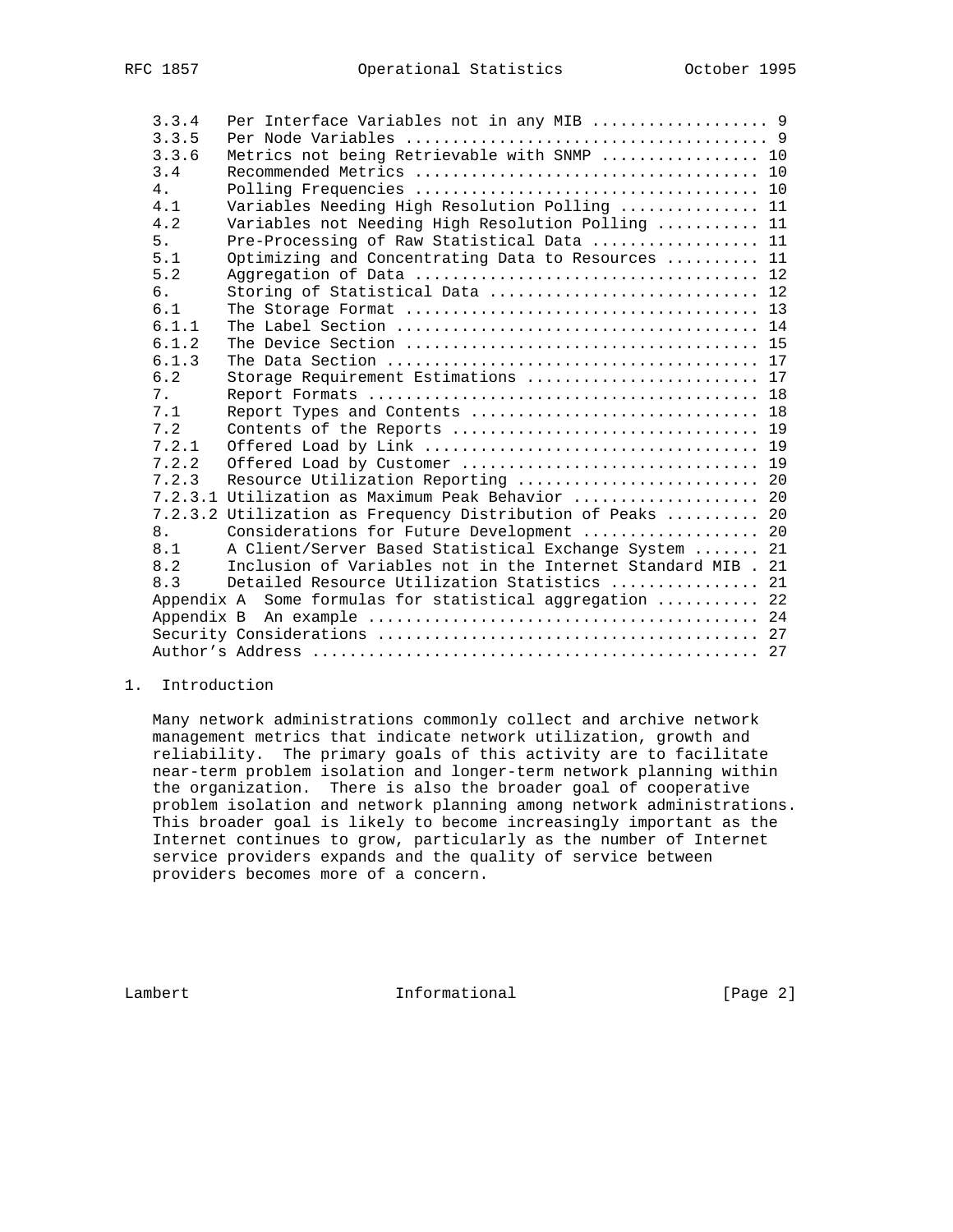There exist a variety of network management tools for the collection and presentation of network management metrics. However, different kinds of measurement and presentation techniques make it difficult to compare data among networks. In addition, there is not general agreement on what metrics should be regularly collected or how they should be displayed.

There needs to be an agreed-upon model for

- 1) A minimal set of common network management metrics to satisfy the goals stated above,
- 2) Tools for collecting these metrics,
- 3) A common interchange format to facilitate the usage of these data by common presentation tools and
- 4) Common presentation formats.

 Under this Operational Statistics model, collection tools will collect and store data to be retrieved later in a given format by presentation tools displaying the data in a predefined way. (See figure below.)

Lambert 1nformational [Page 3]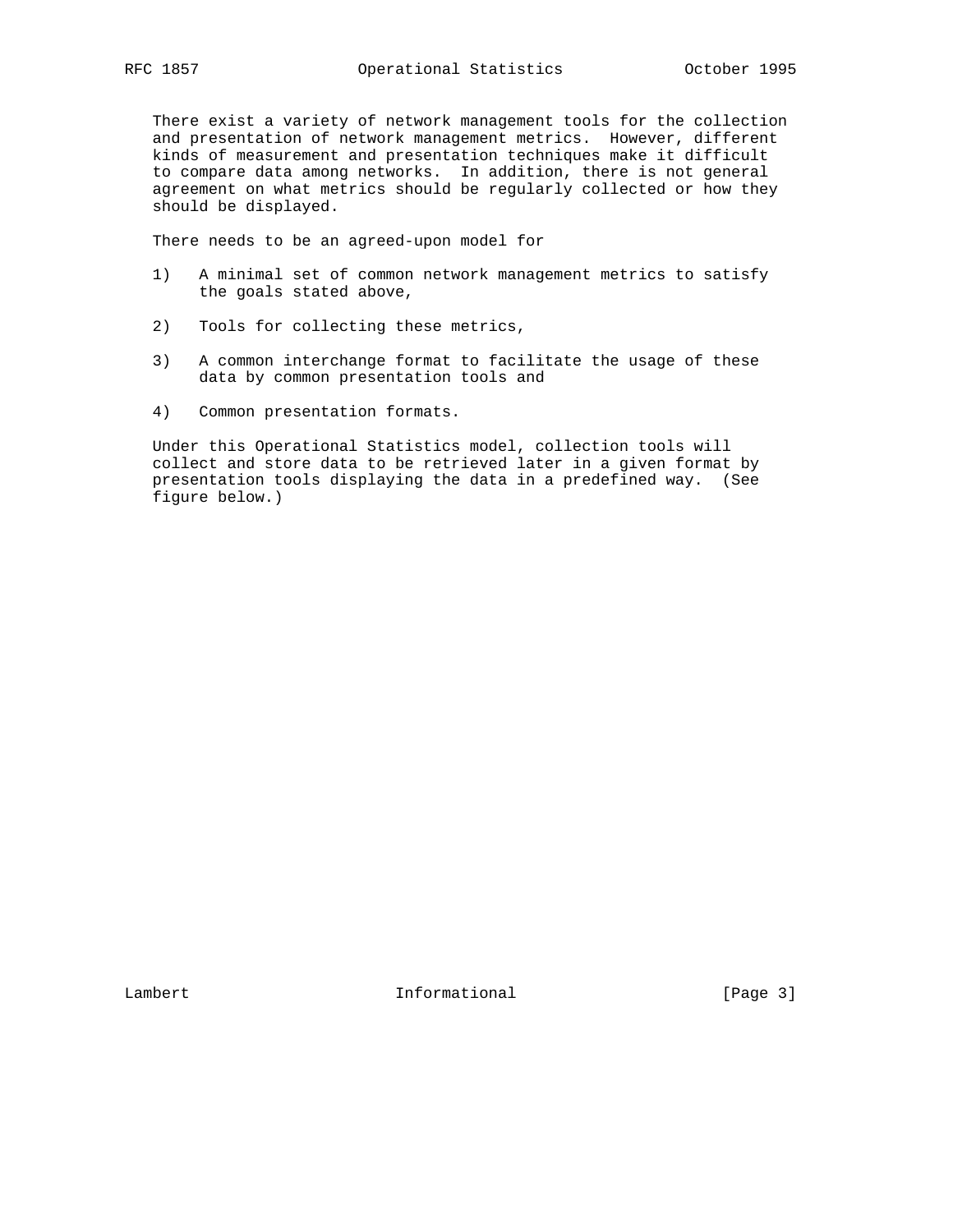The Operational Statistics Model

 (Collection of common metrics, by commonly available tools, stored in a common format, displayed in common formats by commonly available presentation tools.)



Lambert 1nformational [Page 4]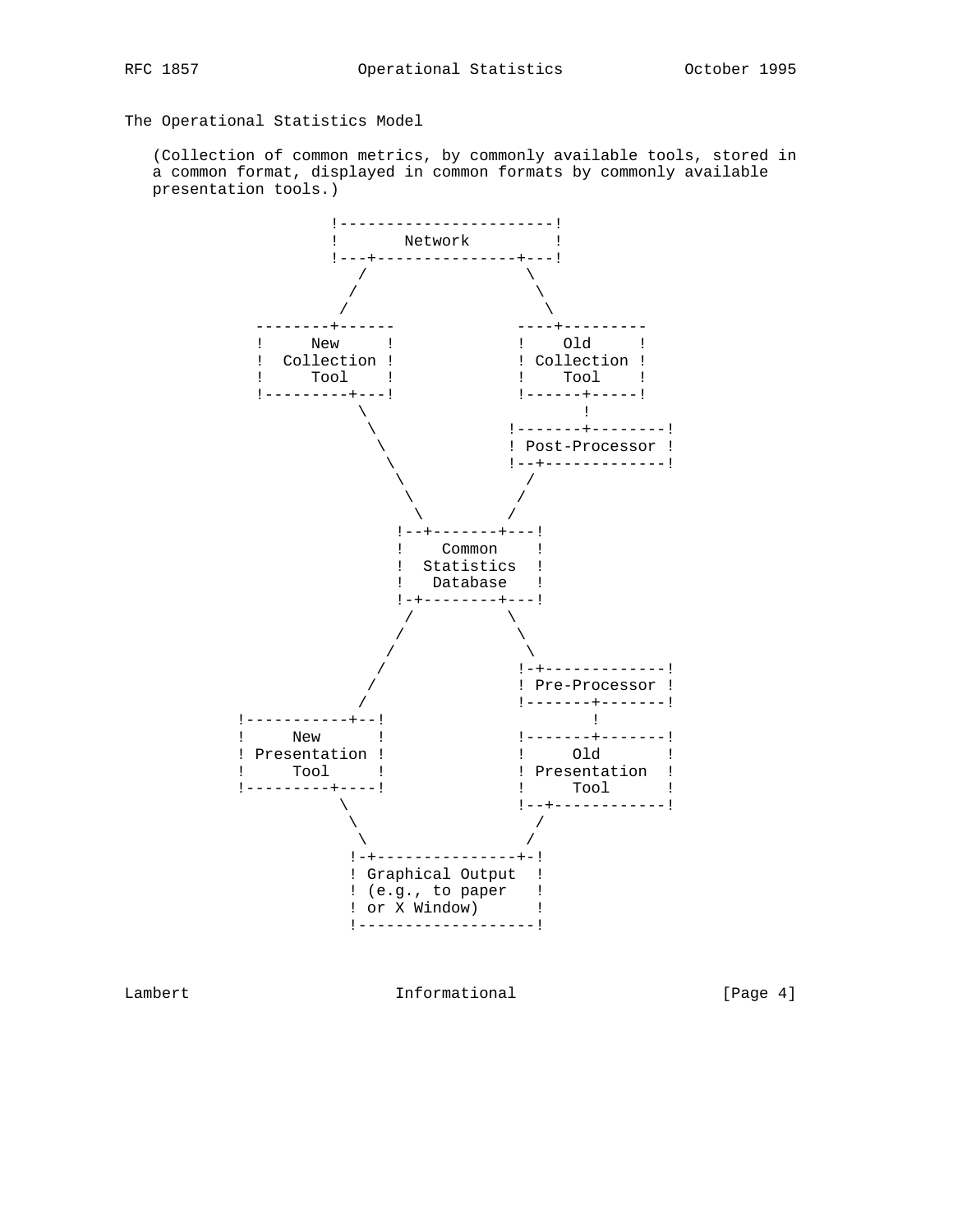This memo gives an overview of this model for common operational statistics. The model defines the gathering, storing and presentation of network operational statistics and classifies the types of information that should be available at each network operation center (NOC) conforming to this model.

 The model defines a minimal set of metrics and discusses how these metrics should be gathered and stored. It gives recommendations for the content and layout of statistical reports which make possible the easy comparison of network statistics among NOCs.

 The primary purpose of this model is to define mechanisms by which NOCs could share most effectively their operational statistics. One intent of this model is to specify a baseline capability that NOCs conforming to the model may support with minimal development effort and minimal ongoing effort.

2. The Model

 The model defines three areas of interest on which all underlying concepts are based:

- 1) The definition of a minimal set of metrics to be gathered,
- 2) The definition of a format for storing collected statistical data and
- 3) The definition of methods and formats for generating reports.

 The model indicates that old tools currently in use could be retrofitted into the new paradigm. This could be done by providing conversion filters between old and new tools. In this sense this model intends to advocate the development of freely redistributable software for use by participating NOCs.

 One basic idea of the model is that statistical data stored at one place could be retrieved and displayed at some other place.

2.1. Metrics and Polling Periods

Here the value is 0.

 The intent here is to define a minimal set of metrics that could be gathered easily using standard SNMP-based network management tools. Thus, these metrics should be available as variables in the Internet Standard MIB.

Lambert 1nformational [Page 5]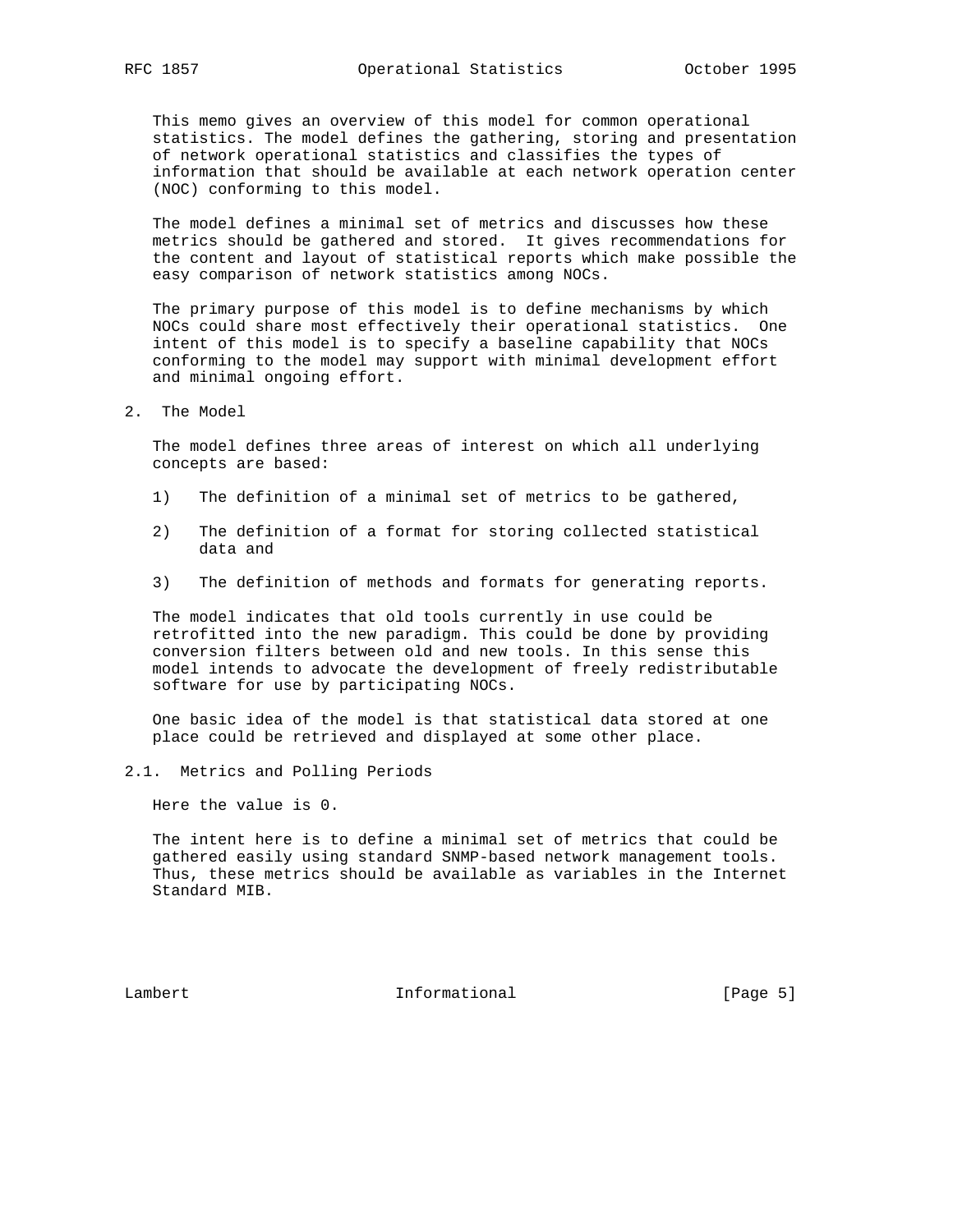If the Internet Standard MIB were changed, this minimal set of metrics should be reconsidered, as there are many metrics regarded as important, but not currently defined in the standard MIB. Some metrics which are highly desirable to collect are probably not retrievable using SNMP. Therefore, tools and methods for gathering such metrics should be defined explicitly if such metrics are to be considered. This is, however, outside of the scope of this memo.

# 2.2. Format for Storing Collected Data

 A format for storing data is defined. The intent is to minimize redundant information by using a single header structure wherein all information relevant to a certain set of statistical data is stored. This header section will give information about when and where the corresponding statistical data were collected.

## 2.3. Reports

 Some basic classes of reports are suggested, addressing different views of network behavior. Reports of total octets and packets over some time period are regarded as essential to give an overall view of the traffic flow in a network. Differentiation between applications and protocols is regarded as needed to give ideas on which type of traffic is dominant. Reports on resource utilization are recommended.

 The time period which a report spans may vary depending on its intent. In engineering and operations daily or weekly reports may be sufficient, whereas for capacity planning there may be a need for longer-term reports.

#### 2.4. Security Issues

 There are legal, ethical and political concerns about data sharing. People, in particular Network Service Providers, are concerned about showing data that may make one of their networks look bad.

 For this reason there is a need to insure integrity, conformity and confidentiality of the shared data. To be useful, the same data should be collected from all involved sites and it should be collected at the same interval.

Lambert 1nformational [Page 6]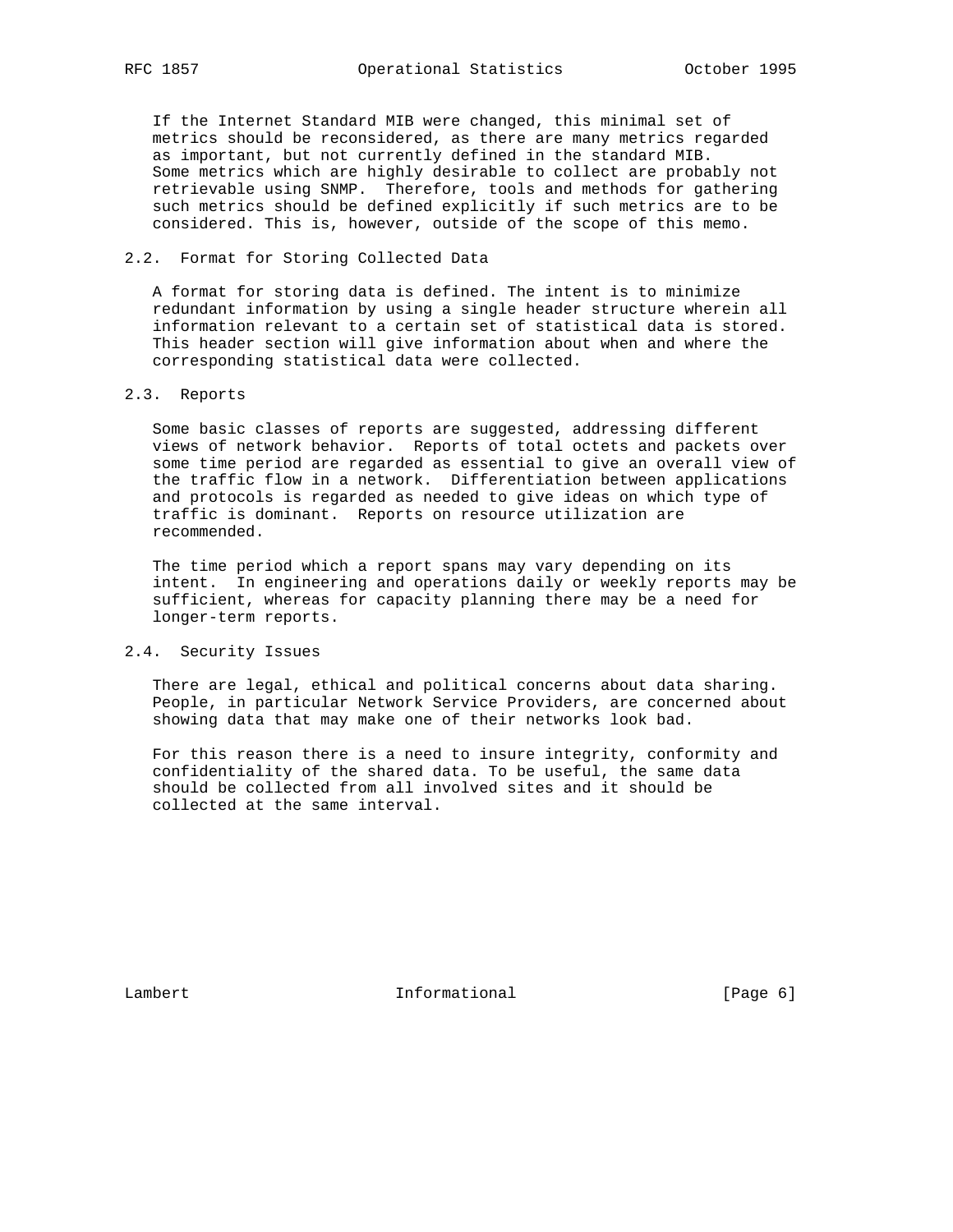# 3. Categorization of Metrics

#### 3.1. Overview

 This section gives a classification of metrics with regard to scope and ease of retrieval. A recommendation of a minimal set of metrics is given. This section also gives some hints on metrics to be considered for future inclusion when available in the network management environment. Finally some thoughts on storage requirements are presented.

3.2. Categorization of Metrics Based on Measurement Areas

 The metrics used in evaluating network traffic could be classified into (at least) four major categories:

- o Utilization metrics
- o Performance metrics
- o Availability metrics
- o Stability metrics

## 3.2.1. Utilization Metrics

 This category describes different aspects of the total traffic being forwarded through the network. Possible metrics include:

- o Total input and output packets and octets
- o Various peak metrics
- o Per protocol and per application metrics

# 3.2.2. Performance Metrics

 These metrics relate to quality of service issues such as delays and congestion situations. Possible metrics include:

- o RTT metrics on different protocol layers
- o Number of collisions on a bus network
- o Number of ICMP Source Quench messages
- o Number of packets dropped

Lambert 1nformational [Page 7]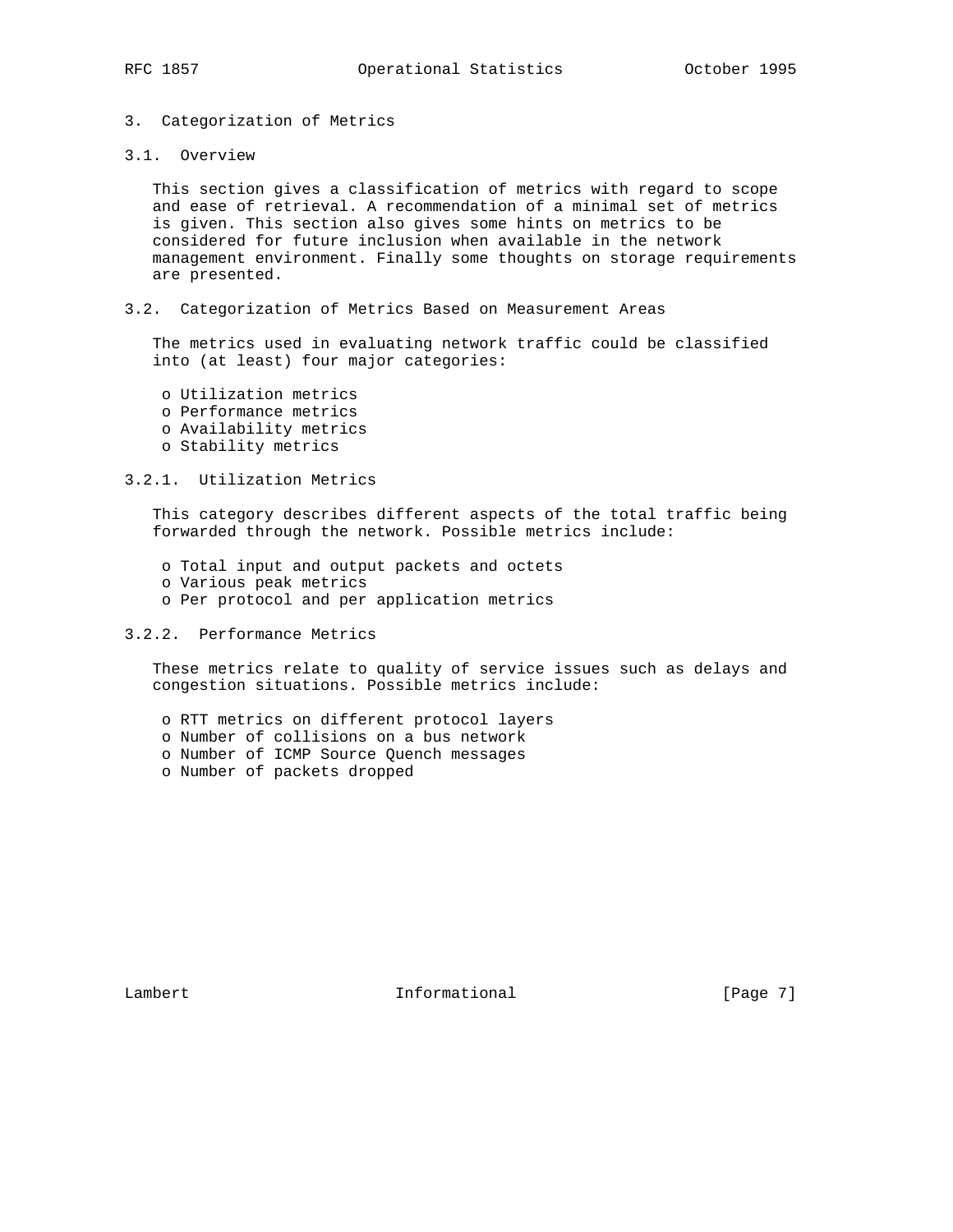# 3.2.3. Availability Metrics

These metrics could be viewed as gauging long term accessibility on different protocol layers. Possible metrics include:

- o Line availability as percentage uptime
- o Route availability
- o Application availability

#### 3.2.4. Stability Metrics

 These metrics describe short-term fluctuations in the network which degrade the service level. Changes in traffic patterns also could be recognized using these metrics. Possible metrics include:

- o Number of fast line status transitions
- o Number of fast route changes (also known as route flapping)
- o Number of routes per interface in the tables
- o Next hop count stability
- o Short term ICMP behavior

# 3.3. Categorization Based on Availability of Metrics

 To be able to retrieve metrics, the corresponding variables must be accessible at every network object which is part of the management domain for which statistics are being collected.

 Some metrics are easily retrievable because they are defined as variables in the Internet Standard MIB. Other metrics may be retrievable because they are part of some vendor's private enterprise MIB subtree. Finally, some metrics are considered irretrievable, either because they are not possible to include in the SNMP concept or because their measurement would require extensive polling (loading the network with management traffic).

 The metrics categorized below could each be judged as important in evaluating network behavior. This list may serve as a basis for revisiting the decisions on which metrics are to be regarded as reasonable and desirable to collect. If the availability of the metrics listed below changes, these decisions may change.

3.3.1. Per Interface Variables Already in Internet Standard MIB (thus easy to retrieve)

| ifInUcastPkts  | (unicast packets in)                      |
|----------------|-------------------------------------------|
| ifOutUcastPkts | (unicast packets out)                     |
|                | ifInNUcastPkts (non-unicast packets in    |
|                | ifOutNUcastPkts (non-unicast packets out) |

Lambert 1nformational [Page 8]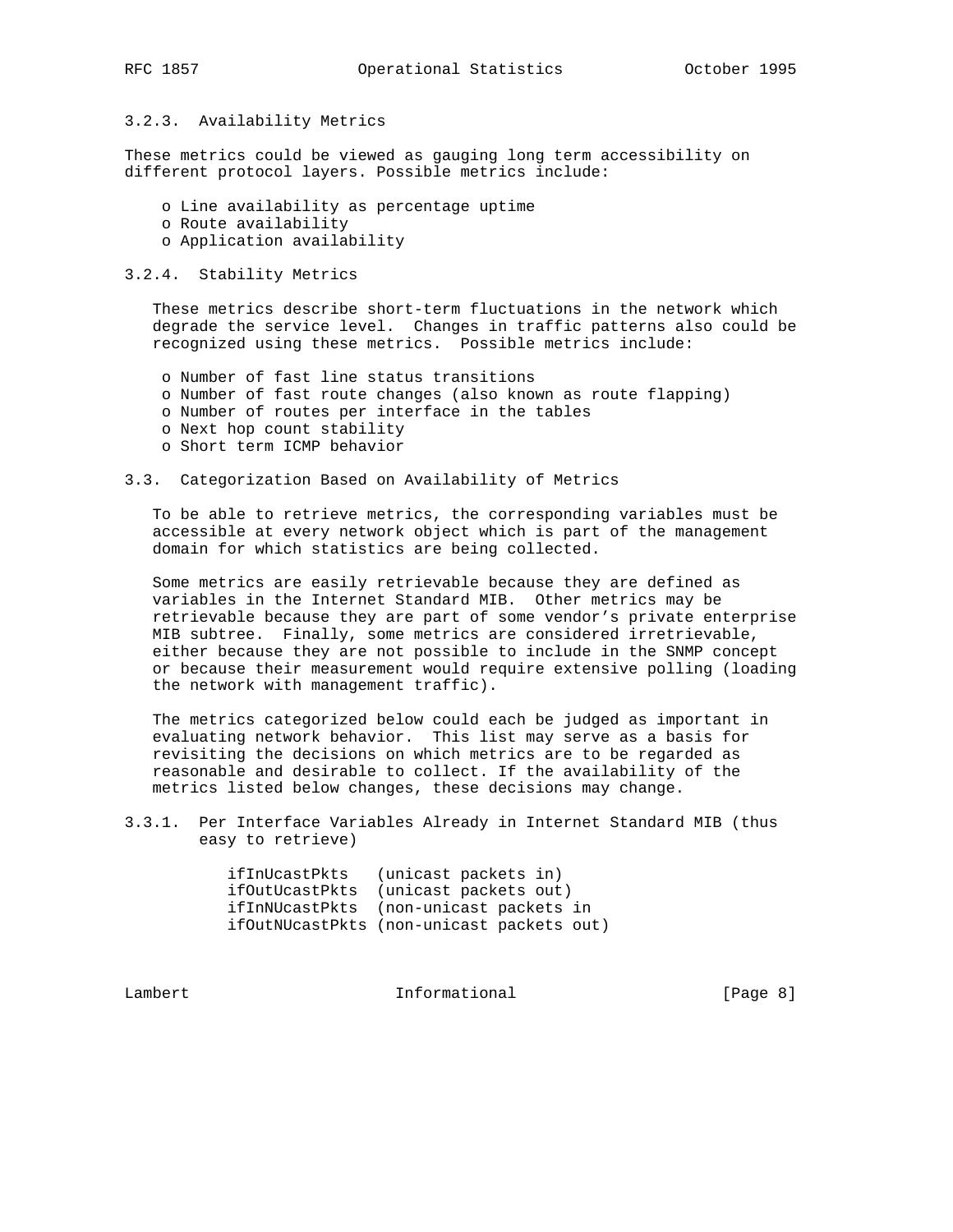| RFC | 85 |
|-----|----|
|-----|----|

| ifInOctets   | (octets in)   |
|--------------|---------------|
| ifOutOctets  | (octets out)  |
| ifOperStatus | (line status) |

3.3.2. Per Interface Variables in Internet Private Enterprise MIB (thus could sometimes be retrievable)

> discarded packets in discarded packets out congestion events in congestion events out aggregate errors interface resets

3.3.3. Per Interface Variables Needing High Resolution Polling (which is hard due to resulting network load)

> interface queue length seconds missing stats interface unavailable route changes interface next hop count

3.3.4. Per Interface Variables not in any Known MIB (thus impossible to retrieve using SNMP but possible to include in a MIB)

> link layer packets in link layer packets out link layer octets in link layer octets out packet interarrival times packet size distribution

3.3.5. Per Node Variables (not categorized here)

 per-protocol packets in per-protocol packets out per-protocol octets in per-protocol octets out packets discarded in packets discarded out packet size distribution system uptime poll delta time reboot count

Lambert 1nformational [Page 9]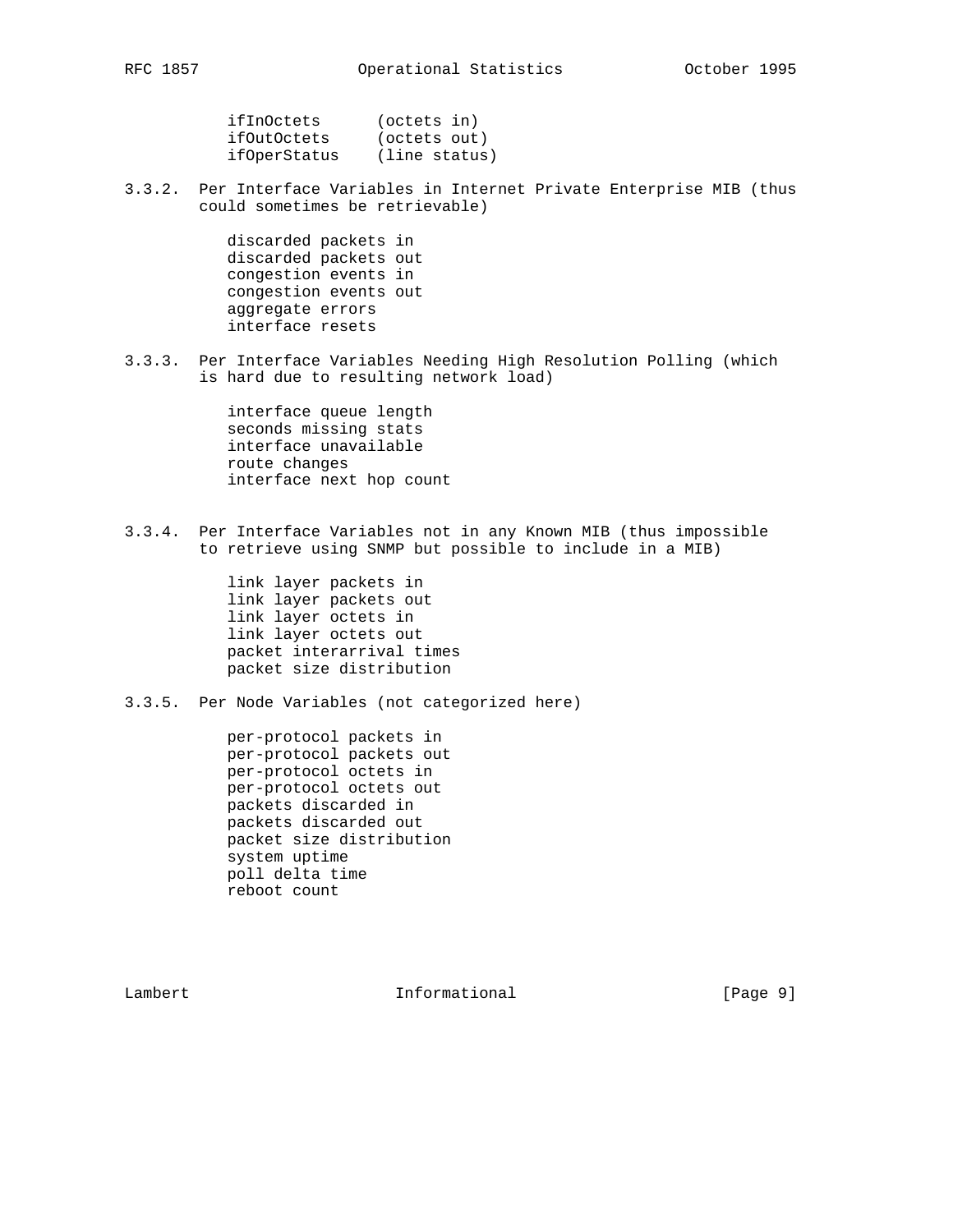3.3.6. Metrics not Retrievable with SNMP

 delays (RTTs) on different protocol layers application layer availabilities peak behavior metrics

3.4. Recommended Metrics

 A large number of metrics could be considered for collection in the process of doing network statistics. To facilitate general consensus for this model, there is a need to define a minimal set of metrics that are both essential and retrievable in a majority of today's network objects. General retrievability is equated with presence in the Internet Standard MIB.

 The following metrics from the Internet Standard MIB were chosen as being desirable and reasonable:

For each interface:

| (octets in)                               |
|-------------------------------------------|
| (octets out)                              |
| (unicast packets in)                      |
| (unicast packets out)                     |
| (non-unicast packets in)                  |
| ifOutNUcastPkts (non-unicast packets out) |
| (in discards)                             |
| (out discards)                            |
| (line status)                             |
|                                           |

For each node:

| ipForwDatagrams (IP forwards) |                  |
|-------------------------------|------------------|
| ipInDiscards                  | (IP in discards) |
| sysUpTime                     | (system uptime)  |

4. Polling Frequencies

 The purpose of polling at specified intervals is to gather statistics to serve as a basis for trend and capacity planning. From the operational data it should be possible to derive engineering and management data. It should be noted that all polling and retention values given below are recommendations and are not mandatory.

Lambert 1nformational [Page 10]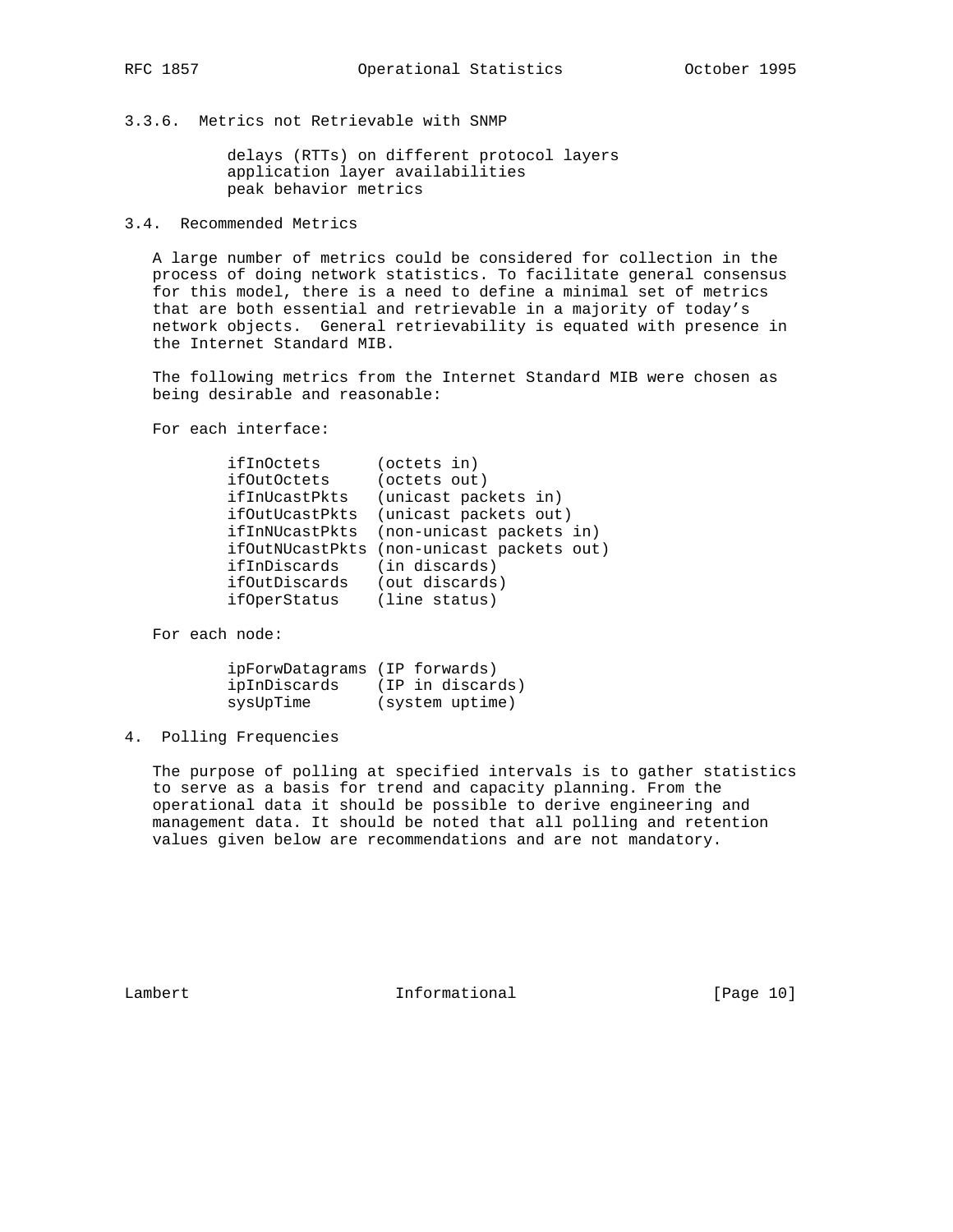4.1. Variables Needing High Resolution Polling

 To be able to detect peak behavior, it is recommended that a period of 1 minute (60 seconds) at a maximum be used in gathering traffic data. The metrics to be collected at this frequency are:

for each interface

 ifInOctets (octets in) ifOutOctets (octets out) ifInUcastPkts (unicast packets in) ifOutUcastPkts (unicast packets out)

 If it is not possible to gather data at this high polling frequency, it is recommended that an exact multiple of 60 seconds be used. The initial polling frequency value will be part of the stored statistical data as described in section 6.1.2 below.

4.2. Variables not Needing High Resolution Polling

The remainder of the recommended variables to be gathered, i.e.,

For each interface:

|               | ifInNUcastPkts (non-unicast packets in)   |
|---------------|-------------------------------------------|
|               | ifOutNUcastPkts (non-unicast packets out) |
| ifInDiscards  | (in discards)                             |
| ifOutDiscards | (out discards)                            |
| ifOperStatus  | (line status)                             |

and for each node:

| ipForwDatagrams (IP forwards) |                  |
|-------------------------------|------------------|
| ipInDiscards                  | (IP in discards) |
| sysUpTime                     | (system uptime)  |

 could be collected at a lower polling rate. No polling rate is specified, but it is recommended that the period chosen be an exact multiple of 60 seconds.

5. Pre-Processing of Raw Statistical Data

5.1. Optimizing and Concentrating Data to Resources

 To avoid storing redundant data in what might be a shared file system, it is desirable to preprocess the raw data. For example, if a link is down there is no need to continuously store a counter which is not changing. The use of the variables sysUpTime and ifOperStatus

Lambert 1nformational [Page 11]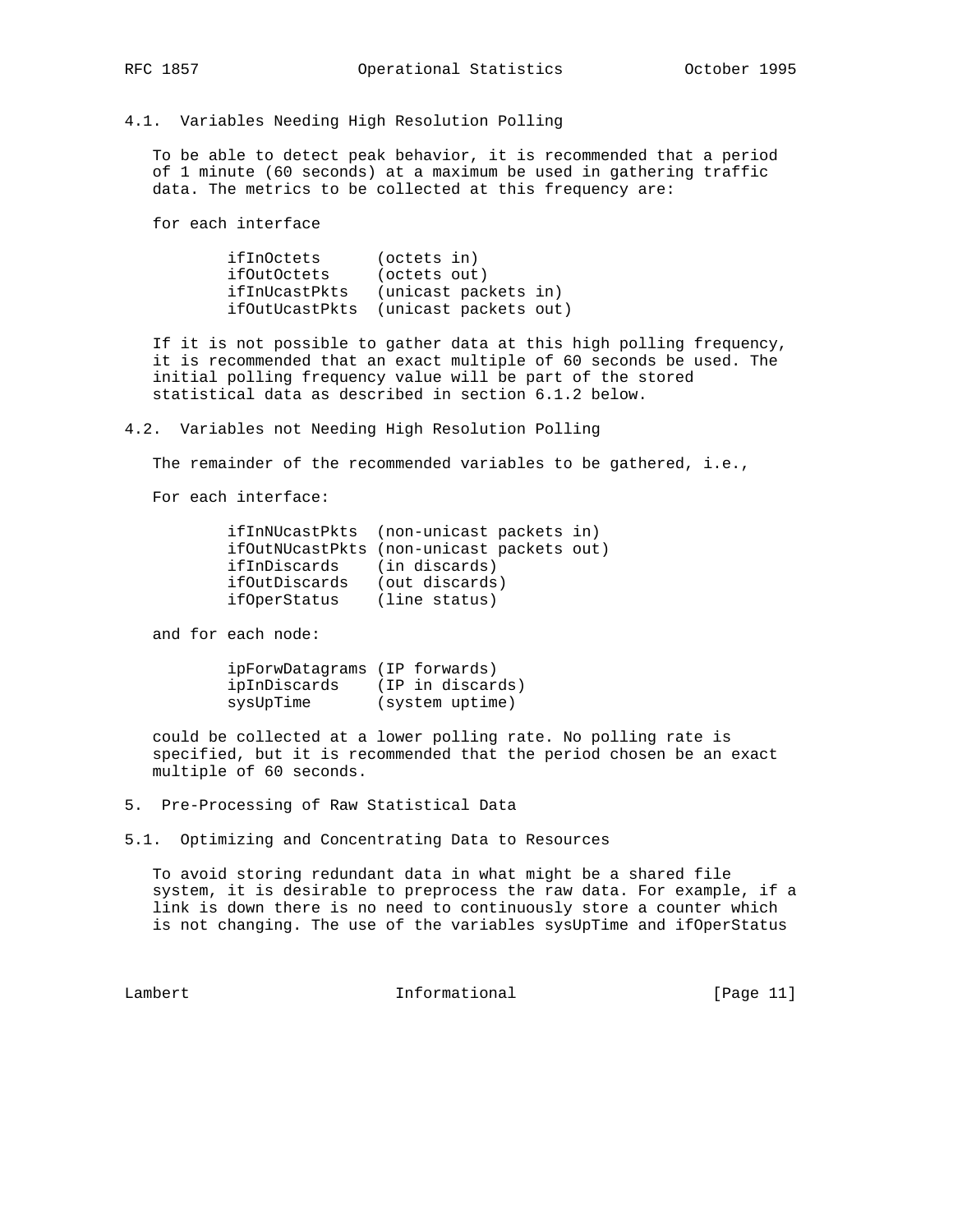makes it possible not to have to continuously store data collected from links and nodes where no traffic has been transmitted for some period of time.

 Another aspect of processing is to decouple the data from the raw interface being polled. The intent should be to convert such data into the resource of interest as, for example, the traffic on a given link. Changes of interface in a gateway for a given link should not be visible in the resulting data.

# 5.2. Aggregation of Data

 At many sites, the volume of data generated by a polling period of 1 minute will make aggregation of the stored data desirable if not necessary.

 Aggregation here refers to the replacement of data values on a number of time intervals by some function of the values over the union of the intervals. Either raw data or shorter-term aggregates may be aggregated. Note that aggregation reduces the amount of data, but also reduces the available information.

 In this model, the function used for the aggregation is either the arithmetic mean or the maximum, depending on whether it is desired to track the average or peak value of a variable.

 Details of the layout of the aggregated entries in the data file are given in section 6.1.3.

Suggestions for aggregation periods:

Over a

| 24 hour period |                      | aggregate to 15 minutes, |
|----------------|----------------------|--------------------------|
| 1 month period | aggregate to 1 hour, |                          |
| 1 year period  | aggregate to 1 day   |                          |

## 6. Storing of Statistical Data

 This section describes a format for the storage of statistical data. The goal is to facilitate a common set of tools for the gathering, storage and analysis of statistical data. The format is defined with the intent of minimizing redundant information and thus minimizing storage requirements. If a client server based model for retrieving remote statistical data were later developed, the specified storage format could be used as the transmission protocol.

Lambert 1nformational [Page 12]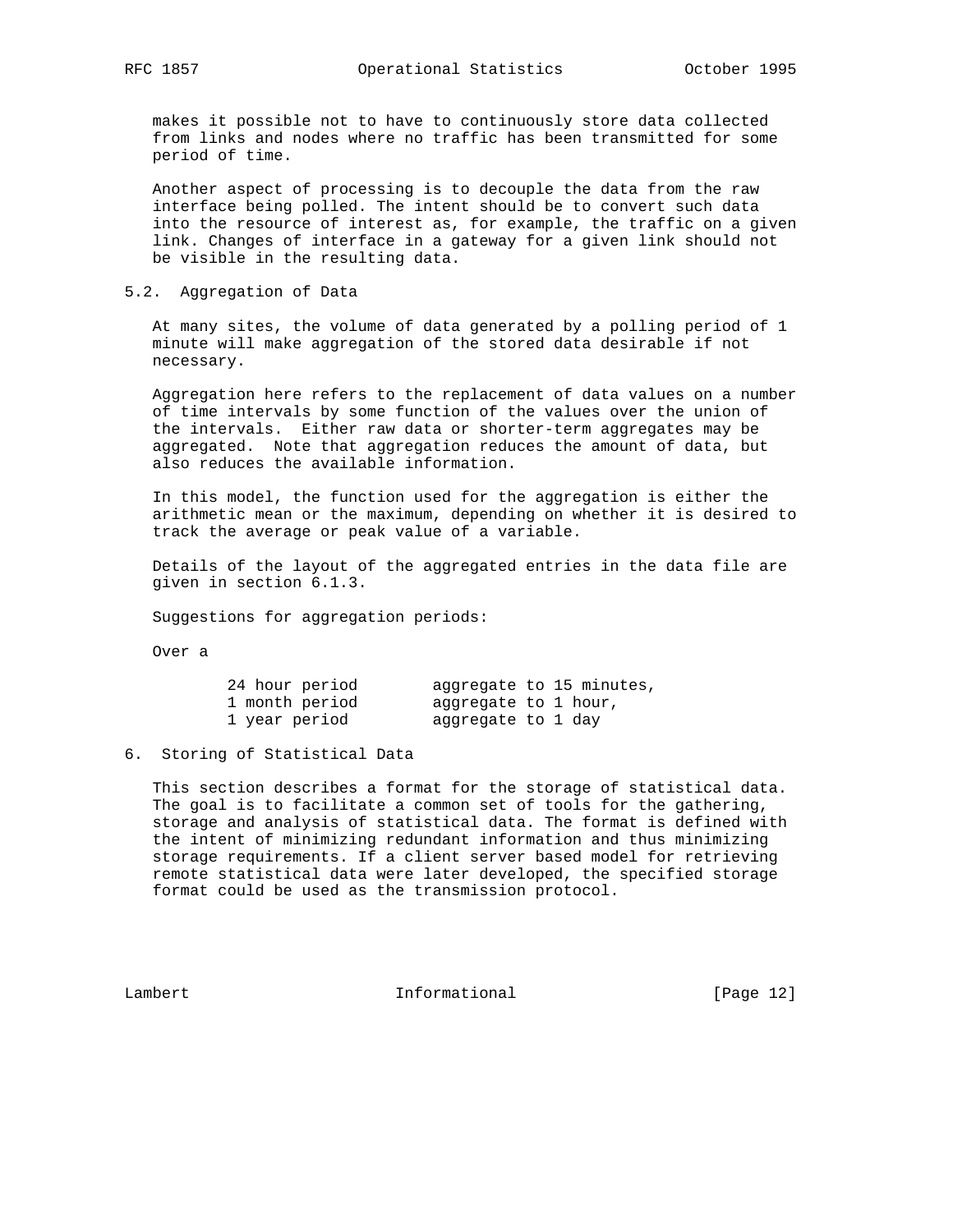This model is intended to define an interchange file format, which would not necessarily be used for actual data storage. That means its goal is to provide complete, self-contained, portable files, rather than to describe a full database for storing them.

6.1. The Storage Format

 All white space (including tabs, line feeds and carriage returns) within a file is ignored. In addition all text from a # symbol to the following end of line (inclusive) is also ignored.

stat-data ::= <stat-section> [ <FS> <stat-section> ] stat-section ::= <device-section> | <label-section> | <data-section>

 A data file must contain at least one device section and at least one label section. At least one data section must be associated with each label section. A device section must precede any data section which uses tags defined within it.

 A data section may appear in the file (in which case it is called an internal data section and is preceded by a label section) or in another file (in which case it is called an external data section and is specified in an external label section). Such an external file may contain one and only one data section.

 A label section indicates the start and finish times for its associated data section or sections, and a list of the names of the tags they contain. Within a data file there is an ordering of label sections. This depends only upon their relative position in the file. All internal data sections associated with the first label record must precede those associated with the second label record, and so on.

Here are some examples of valid data files:

<label-s> <device-s> <data-s> <data-s>

<label-s> <device-s> <data-s> <device-s> <data-s> <data-s>

 Both these files start with a label section giving the times and tag-name lists for the device and data sections which follow.

<dev-s> <label-s> <label-s> <label-s>

 This file begins with a device section (which specifies tags used in its data sections) then has three 'external' label sections, each of which points to a separate data section. The data sections need not use all the tags defined in the device section; this is indicated by

Lambert Informational [Page 13]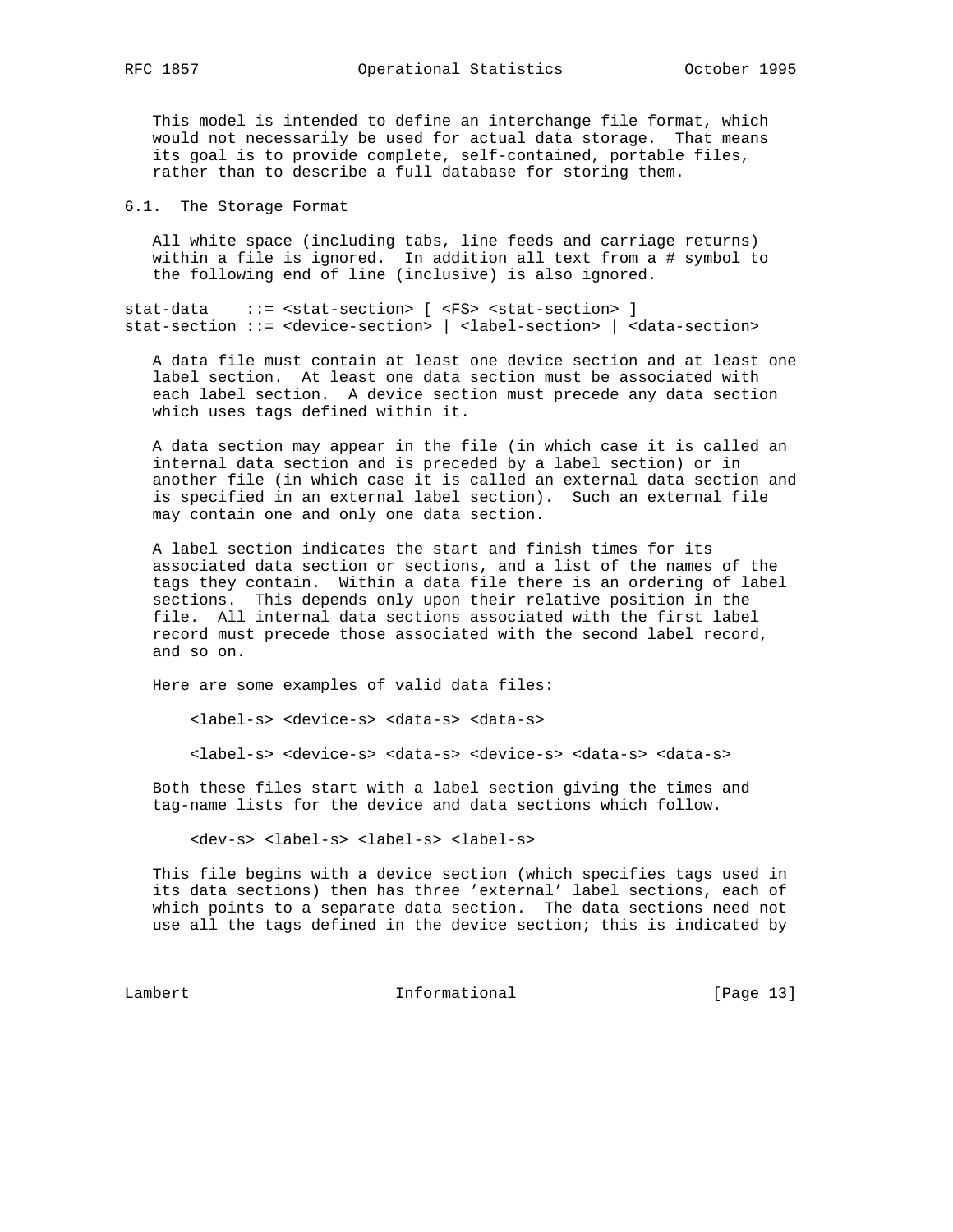the tag-name lists in their label sections.

<default-dev> <dev-1> <label-1> <dev-2> <label-2> ..

 In this example default-dev is a full device section, including a complete tag-table, with initial polling and aggregation periods specified for each variable in each variable-field. There is no label or data for default-dev--it is there purely to provide default tag-list information. Dev-1, dev-2, ... are device sections for a series of different devices. They each have their description fields (network-name, router-name, etc), but no tag-table. Instead they rely on using the tag-table from default-device. A default-dev record, if present, must be the first item in the data file. Label-1, label-2, etc. are label sections which point to files containing data sections for each device.

6.1.1. The Label Section

| label-section | ::= BEGIN LABEL <fs> <data-location> <fs></fs></data-location></fs>                     |
|---------------|-----------------------------------------------------------------------------------------|
|               | <taq-name-list> <fs></fs></taq-name-list>                                               |
|               | <start-time> <fs> <stop-time> <fs> END_LABEL</fs></stop-time></fs></start-time>         |
| data-location | $::=$ <data-file-name> <math> </math> <empty></empty></data-file-name>                  |
|               | $tag-name-list$ ::= <left> <taq> [ <fs> <taq> ] <right></right></taq></fs></taq></left> |

 The label section gives the start and stop times for its corresponding data section (or sections) and a list of the tags it uses. If a data location is given it specifies the name of a file containing its data section; otherwise the data section follows in this file.

 start-time ::= <time-string> stop-time ::= <time-string> data-file-name ::= <ASCII-string> time-string ::= <year><month><day><hour><minute><second> year ::= <digit><digit><digit><digit> month ::= 01..12  $::= 01..12$ day ::= 01..31 hour ::= 00..23<br>minute ::= 00..59  $::= 00..59$ second ::= <float>

The start-time and stop-time are specified in UTC.

Lambert 1nformational [Page 14]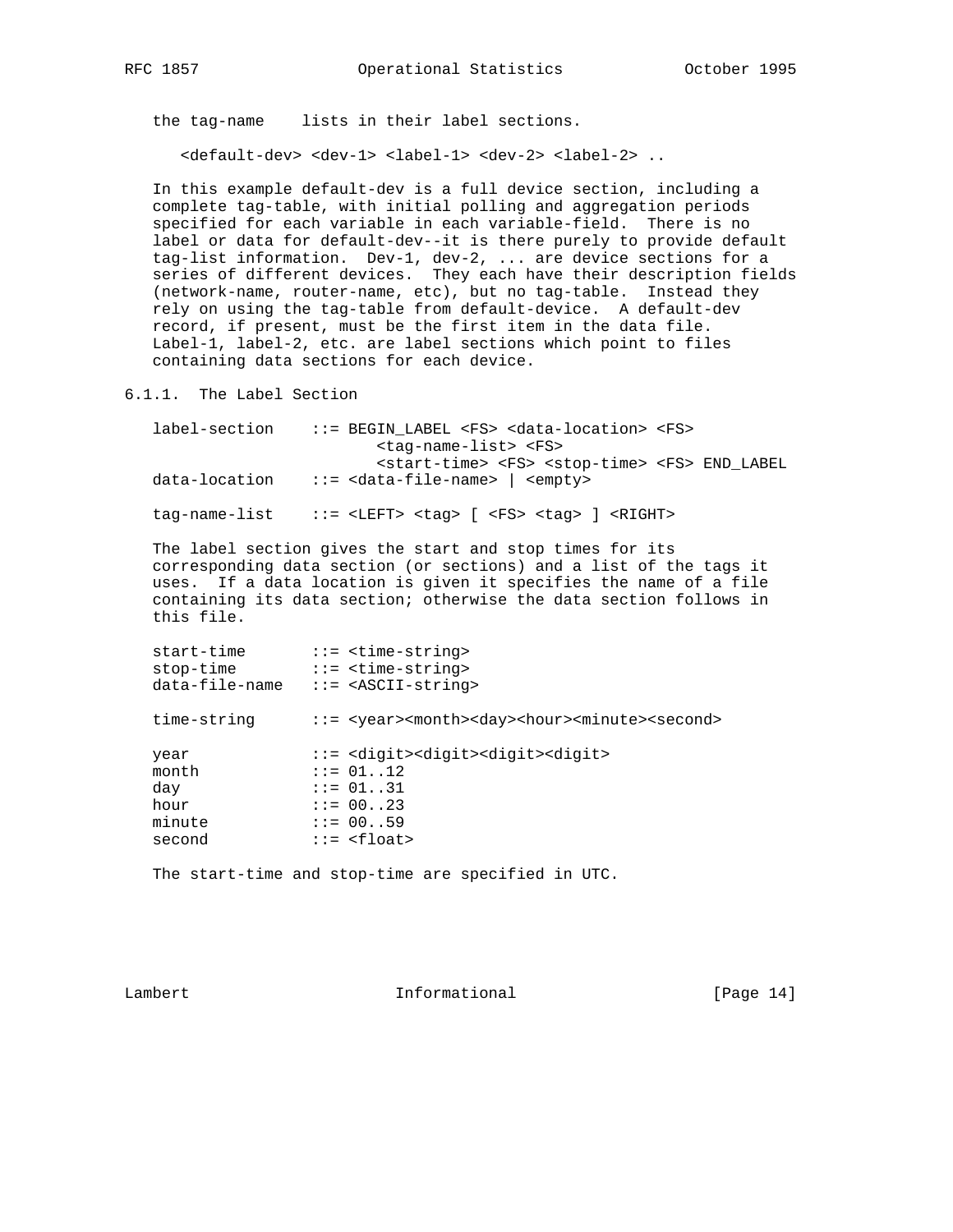A maximum of 60.0 is specified for 'seconds' so as to allow for leap seconds, as is done (for example) by ntp. If a time-zone changes during a data file--e.g. because daylight savings time has ended--this should be recorded by ending the current data section, writing a device section with the new time-zone and starting a new data section.

# 6.1.2. The Device Section

 device-section ::= BEGIN\_DEVICE <FS> <device-field> <FS> END\_DEVICE device-field ::= <network-name><FS><router-name><FS><link-name<FS> <bw-value><FS><proto-type><FS><proto-addr><FS> <time-zone> <optional-tag-table> optional-tag-table ::= <FS> <tag-table> | <empty> network-name ::= <ASCII-string> router-name ::= <ASCII-string> link-name ::= <ASCII-string> bw-value ::= <float> proto-type ::= IP | DECNET | X.25 | CLNS | IPX | AppleTalk proto-addr ::= <ASCII-string> time-zone  $:=[+]-]$  [00..13] [00..59] tag-table ::= <LEFT> <tag-desc> [ <FS> <tag-desc> ] <RIGHT> tag-desc ::= <tag> <FS> <tag-class> <FS> <variable-field-list> tag ::= <ASCII-string> tag-class ::= total | peak variable-field-list ::= <LEFT> <variable-field> [ <FS> <variable-field> ] <RIGHT> variable-field ::= <variable-name><FS><initial-polling-period> <FS> <aggregation-period> variable-name ::= <ASCII-string> initial-polling-period ::= <integer> aggregation-period ::= <integer> The network-name is a human readable string indicating to which network the logged data belong. The router-name is given as an ASCII string, allowing for styles other than IP domain names (which are names of interfaces, not routers). The link-name is a human readable string indicating the connectivity of the link where from the logged data is gathered.

Lambert 1nformational [Page 15]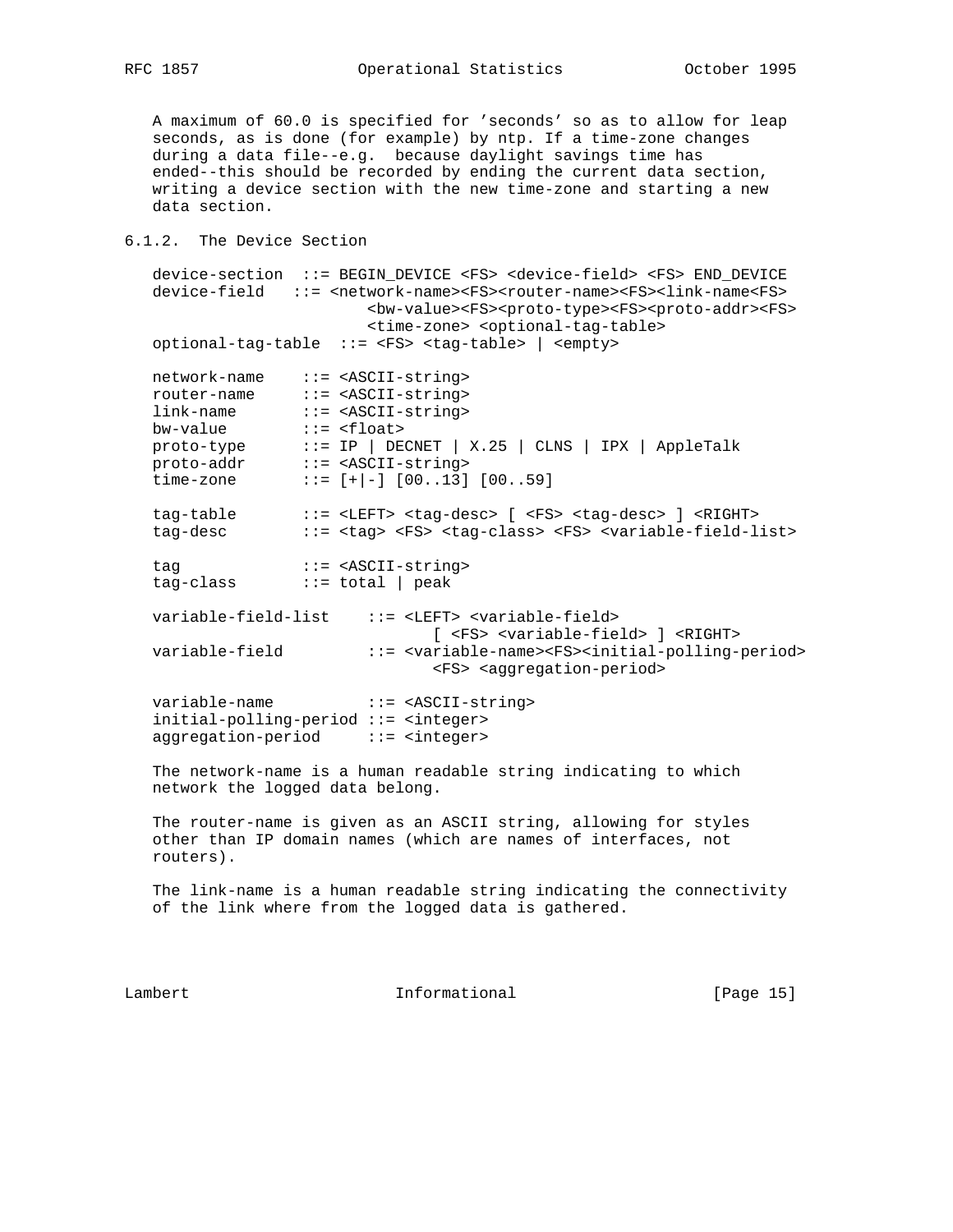The units for bandwidth (bw-value) are bits per second, and are given as a floating-point number, e.g. 1536000 or 1.536e6. A zero value indicates that the actual bandwidth is unknown; one instance of this would be a Frame Relay link with Committed Information Rate different from Burst Rate.

 The proto-type field describes to which network architecture the interface being logged is connected. Valid types are IP, DECNET, X.25, CLNS, IPX and AppleTalk.

 The network address (proto-addr) is the unique numeric address of the interface being logged. The actual form of this address is dependent on the protocol type as indicated in the proto-type field. For Internet connected interfaces the dotted-quad notation should be used.

 The time-zone indicates the time difference that should be added to the time-stamp in the data-section to give the local time for the logged interface. Note that the range for time-zone is sufficient to allow for all possibilities, not just those which fall on 30-minute multiples.

 The tag-table lists all variables being polled. Variable names are the fully qualified Internet MIB names. The table may contain multiple tags. Each tag must be associated with only one polling and aggregation period. If variables are being polled or aggregated at different periods, a separate tag in the table must be used for each period.

 As variables may be polled with different polling periods within the same set of logged data, there is a need to explicitly associate a polling period with each variable. After processing, the actual period covered may have changed compared to the initial polling period and this should be noted in the aggregation period field. The initial polling period and aggregation period are given in seconds.

 Original data values, and data values which have been aggregated by adding them together, will have a tag-class of 'total.' Data values which have been aggregated by finding the maximum over an aggregation time interval will have a tag-class of 'peak.'

 The tag-table and variable-field-lists are enclosed in brackets, making the extent of each obvious. Without the brackets a parser would have difficulty distinguishing between a variable name (continuing the variable-field list for this tag) or a tag (starting the next tag of the tag table). To make the distinction clearer to a human reader one should use different kinds of brackets for each, for example {} for the tag-table list and [] for the variable-field

Lambert 1nformational [Page 16]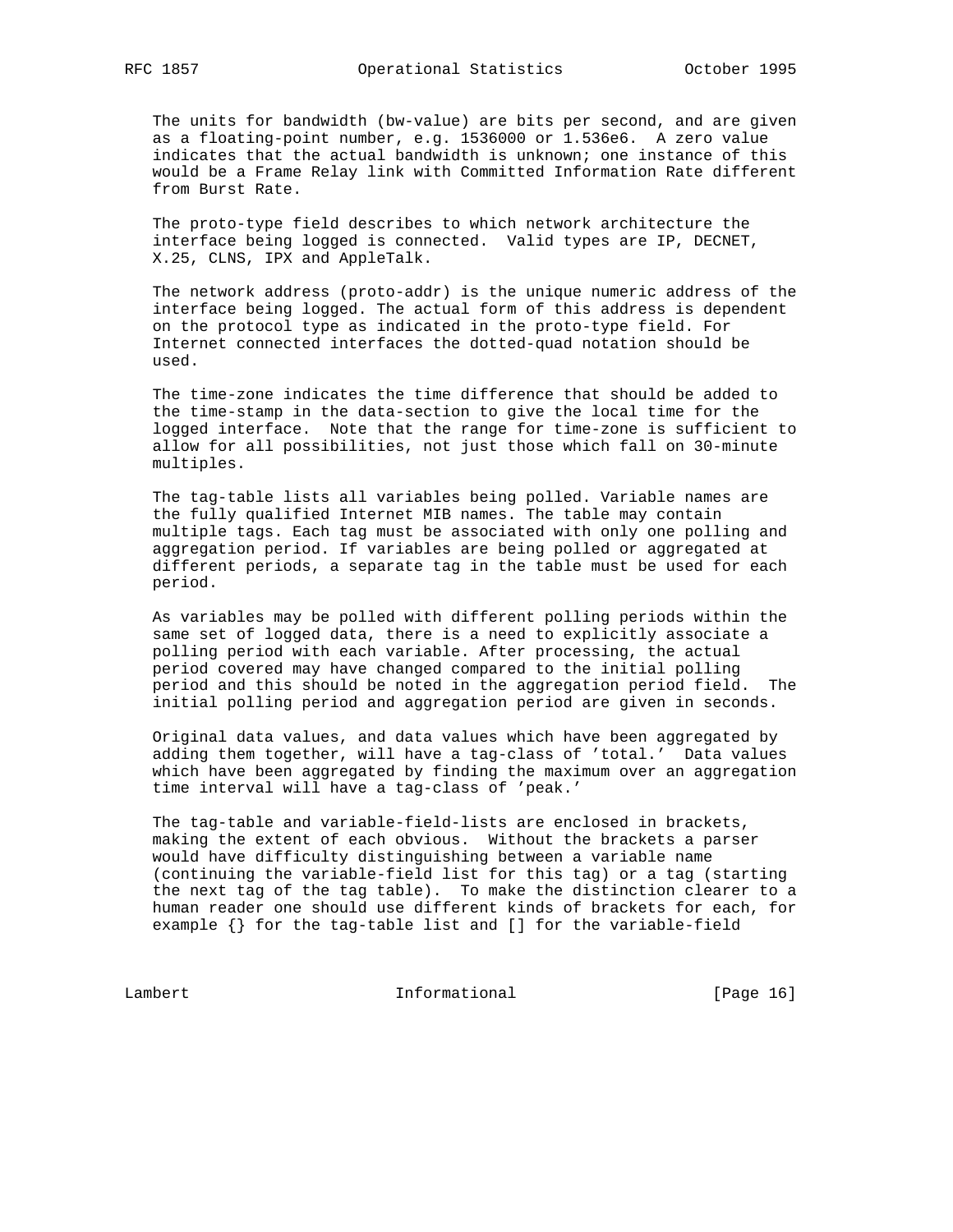lists.

6.1.3. The Data Section

| data-section            | ::= BEGIN DATA <fs> <data-field><br/>[ <fs> <data-field> ] <fs> END DATA</fs></data-field></fs></data-field></fs>                           |
|-------------------------|---------------------------------------------------------------------------------------------------------------------------------------------|
| data-field              | $::=$ <time-string> <fs> <tag> <fs><br/><poll-delta> <fs> <delta-val-list></delta-val-list></fs></poll-delta></fs></tag></fs></time-string> |
|                         | $delta-valuelist$ ::= LEFT <delta-val> [ <fs> <delta-val> ] RIGHT</delta-val></fs></delta-val>                                              |
| poll-delta<br>delta-val | $::=$ <integer><br/><math>::=</math> <integer></integer></integer>                                                                          |
| FS<br>T.E.F.T<br>RIGHT  |                                                                                                                                             |

 A data-field contains values for each variable in the specified tag. A new data field should be written for each separate poll; there should be a one-to-one mapping betwen variables and values. Each data-field begins with the timestamp for this poll followed by the tag defining the polled variables followed by a polling delta value giving the period of time in seconds since the previous poll. The variable values are stored as delta values for counters and as absolute values for non-counter values such as OperStatus. The timestamp is in UTC and the time-zone field in the device section is used to compute the local time for the device being logged.

 Comma, semicolon or colon may be used as a field separator. Normally one would use commas within a line, semicolon at the end of a line and a colon after keywords such as BEGIN\_LABEL.

Parentheses (), brackets [] or braces  $\{\}$  may be used as LEFT and RIGHT brackets around tag-name, tag-table and delta-val lists. These should be used in corresponding pairs, although combinations such as (], [} etc. are syntactically valid.

6.2. Storage Requirement Estimations

 The header sections are not counted in this example. Assuming that the maximum polling intensity is used for all 12 recommended variables, that the size in ASCII of each variable is eight bytes and that there are no timestamps which are fractional seconds, the following calculations will give an estimate of storage requirements for one year of storing and aggregating statistical data.

Lambert 1nformational [Page 17]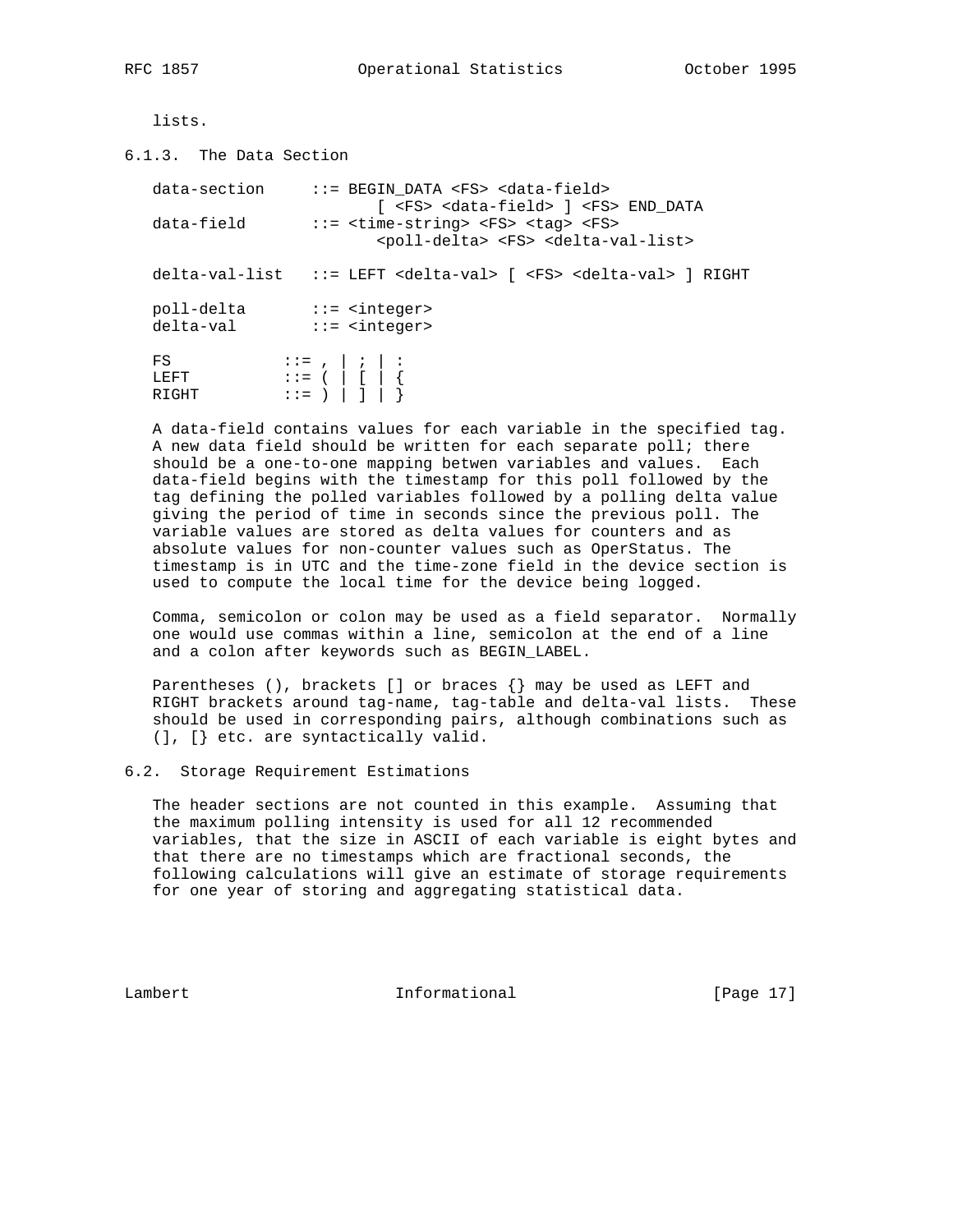Assuming that data is saved according to the scheme

| 1 minute non-aggregated      | saved 1 day,      |
|------------------------------|-------------------|
| 15 minute aggregation period | saved 1 week,     |
| 1 hour aggregation period    | saved 1 month and |
| 1 day aggregation period     | saved 1 year,     |

this will give:

Size of one entry for each aggregation period:

Aggregation periods

|                  | min<br>1 | 15 min | 1 hour | 1 day |
|------------------|----------|--------|--------|-------|
| Timestamp        | 14       | 14     | 14     | 14    |
| Taq              | 5        | 5      | 5      | 5     |
| Poll-Delta       | 2        | 3      | 4      | 5     |
| Total values     | 96       | 96     | 96     | 96    |
| Peak values      | 0        | 96     | 192    | 288   |
| Field separators | 14       | 28     | 42     | 56    |
| Total entry size | 131      | 2.42   | 353    | 464   |

For each day  $60*24 = 1440$  entries with a total size of  $1440*131 = 189$ kB.

 For each week 4\*24\*7 = 672 entries are stored with a total size of  $672*242 = 163$  kB.

 For each month 24\*30 = 720 entries are stored with a total size of  $720*353 = 254$  kB.

 For each year 365 entries are stored with a total size of 365\*464 = 169 kB.

Grand total estimated storage for during one year = 775 kB.

7. Report Formats

 This section suggests some report formats and defines the metrics to be used in such reports.

7.1. Report Types and Contents

 There are longer-term needs for monthly and yearly reports showing long-term tendencies in the network. There are short-term weekly reports giving information about medium-term changes in network

Lambert Informational [Page 18]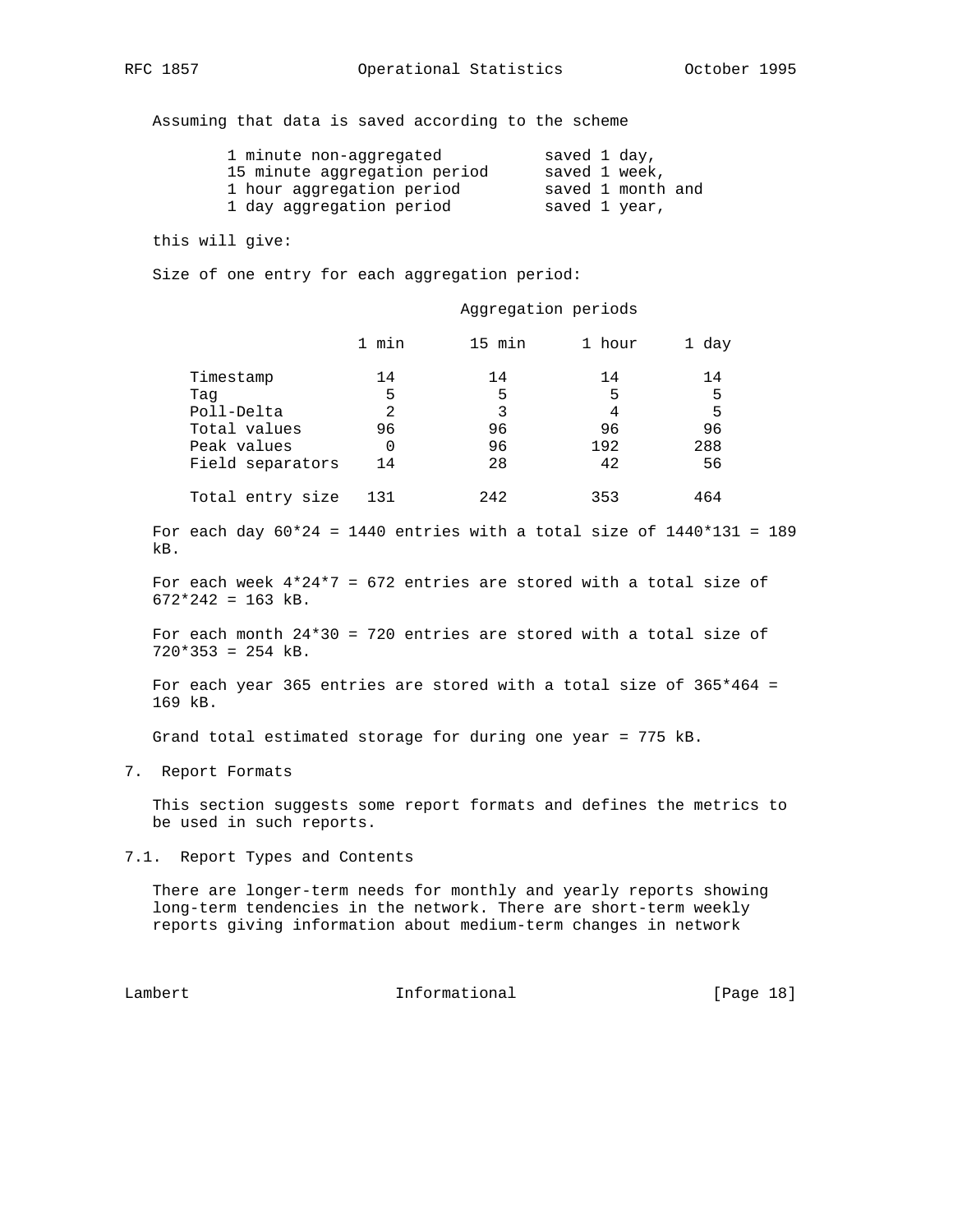behavior which could serve as input to the medium-term engineering approach. Finally, there are daily reports giving the instantaneous overviews needed in the daily operations of a network.

These reports should give information on:

| Offered Load | Total traffic at external interfaces |
|--------------|--------------------------------------|
| Offered Load | Segmented by "Customer"              |
| Offered Load | Seqmented protocol/application.      |

Resource Utilization Link/Router

# 7.2. Content of the Reports

7.2.1. Offered Load by Link

 Metric categories: input octets per external interface output octets per external interface input packets per external interface output packets per external interface

 The intent is to visualize the overall trend of network traffic on each connected external interface. This could be done as a bar-chart giving the totals for each of the four metric categories. Based on the time period selected this could be done on a hourly, daily, monthly or yearly basis.

# 7.2.2. Offered Load by Customer

 Metric categories: input octets per customer output octets per customer input packets per customer output packets per customer

 The recommendation here is to sort the offered load (in decreasing order) by customer. Plot the function  $F(n)$ , where  $F(n)$  is percentage of total traffic offered to the top n customers or the function  $f(n)$  where f is the percentage of traffic offered by the nth ranked customers.

 The definition of what is meant by a "customer" has to be done locally at the site where the statistics are being gathered.

 A cumulative plot could be useful as an overview of how traffic is distributed among users since it enables one to quickly pick off what fraction of the traffic comes from what number of "users."

Lambert 1nformational [Page 19]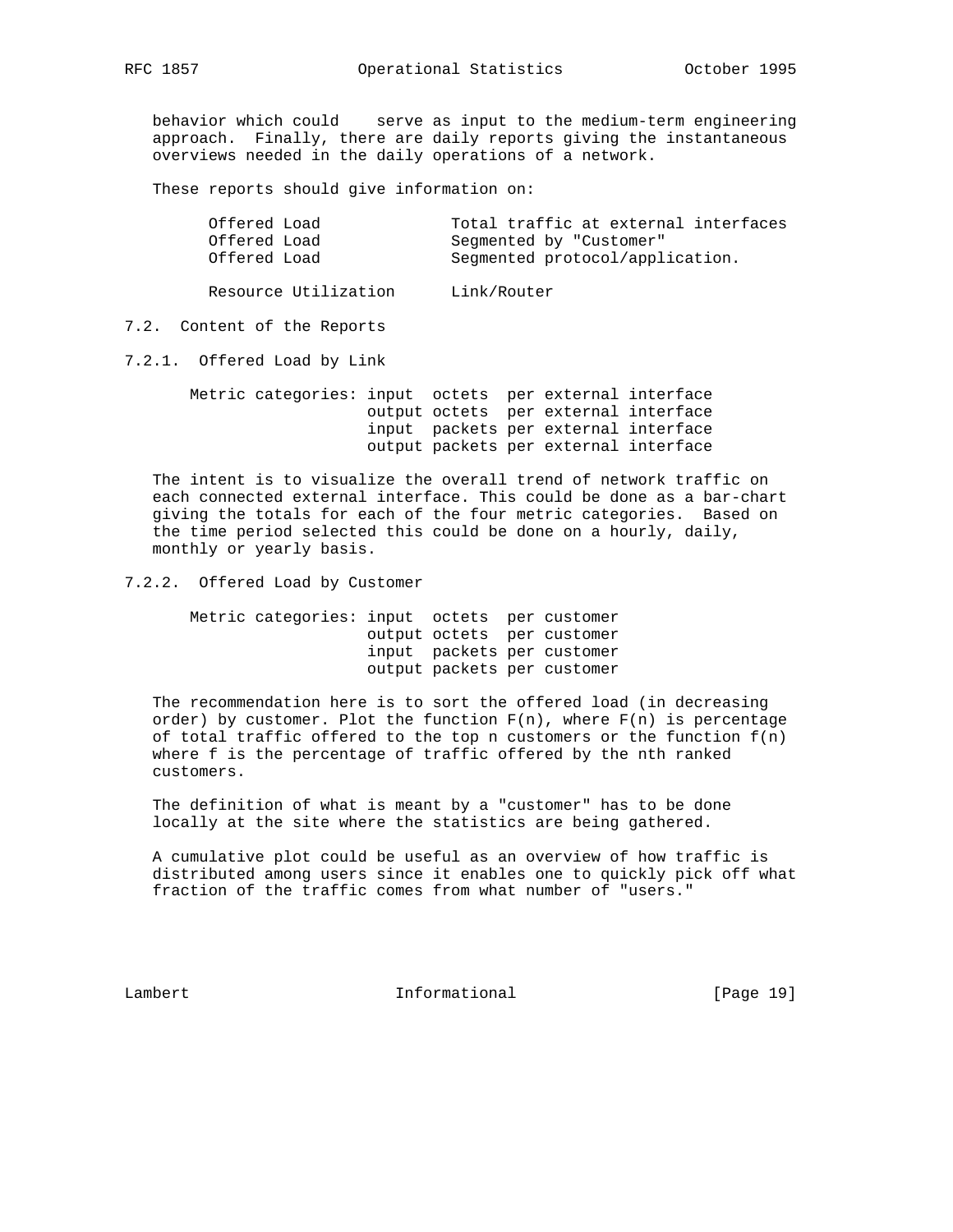A method of displaying both average and peak behaviors in the same bar chart is to compute both the average value over some period and the peak value during the same period. The average and peak values are then displayed in the same bar.

- 7.2.3. Resource Utilization Reporting
- 7.2.3.1. Utilization as Maximum Peak Behavior

 Link utilization is used to capture information on network loading. The polling interval must be small enough to be significant with respect to variations in human activity, since this is the activity that drives variations in network loading. On the other hand, there is no need to make it smaller than an interval over which excessive delay would notably impact productivity. For this reason, 30 minutes is a good estimate of the time at which people remain in one activity and over which prolonged high delay will affect their productivity. To track 30 minute variations, there is a need to sample twice as frequently, i.e., every 15 minutes. Use of the polling period of 10 minutes recommended above should be sufficient to capture variations in utilization.

 A possible format for reporting utilizations seen as peak behaviors is to use a method of combining averages and peak measurements onto the same diagram. Compare for example peak-meters on audio-equipment. If, for example, a diagram contains the daily totals for some period, then the peaks would be the most busy hour during each day. If the diagram were totals on an hourly basis then the peak would be the maximum ten-minute period in each hour.

 By combining the average and the maximum values for a certain time period, it should be possible to detect line utilization and bottlenecks due to temporary high loads.

7.2.3.2. Utilization Visualized as a Frequency Distribution of Peaks

 Another way of visualizing line utilization is to put the ten-minute samples in a histogram showing the relative frequency among the samples versus the load.

8. Considerations for Future Development

 This memo is the first effort at formalizing a common basis for operational statistics. One major guideline in this work has been to keep the model simple to facilitate the easy integration of this model by vendors and NOCs into their operational tools.

Lambert 1nformational [Page 20]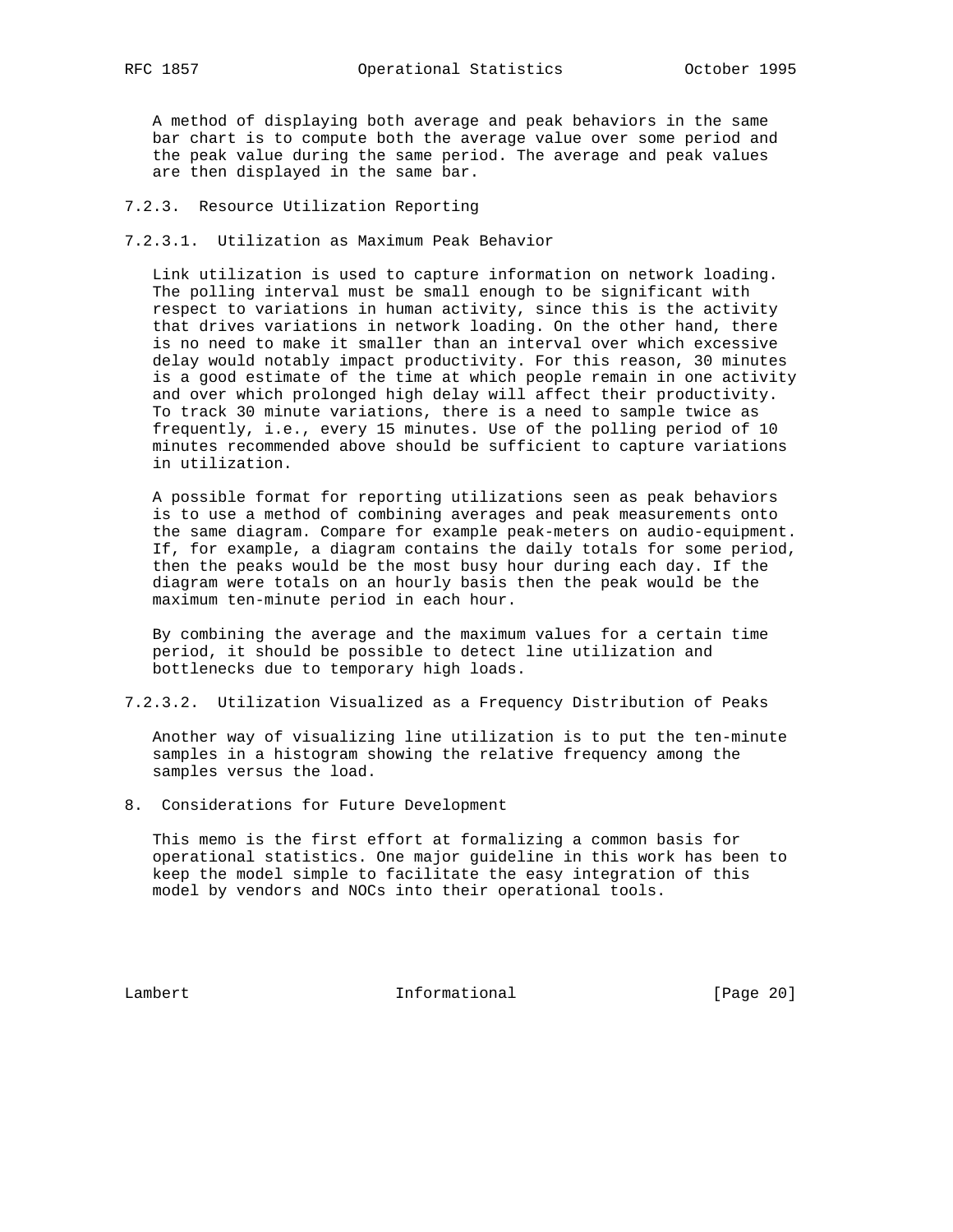There are, however, some ideas that could progress further to expand the scope and usability of the model.

8.1. A Client/Server Based Statistical Exchange System

 A possible path for development could be the definition of a client/server based architecture for providing Internet access to operational statistics. Such an architecture envisions that each NOC install a server which provides locally collected information in a variety of forms for clients.

 Using a query language, the client should be able to define the network object, the interface, the metrics and the time period to be provided. Using a TCP-based protocol, the server will transmit the requested data. Once these data are received by the client, they could be processed and presented by a variety of tools. One possibility is to have an X-Window based tool that displays defined diagrams from data, supporting such diagrams being fed into the X- Window tool directly from the statistical server. Another complementary method would be to generate PostScript output to print the diagrams. In all cases it should be possible to store the retrieved data locally for later processing.

 The client/server approach is discussed further by Henry Clark in RFC 1856.

8.2. Inclusion of Variables not in the Internet Standard MIB

 As has been pointed out above in the categorization of metrics, there are metrics which certainly could have been recommended if they were available in the Internet Standard MIB. To facilitate the inclusion of such metrics in the set of recommended metrics, it will be necessary to specify a subtree in the Internet Standard MIB containing variables judged necessary in the scope of performing operational statistics.

8.3. Detailed Resource Utilization Statistics

 One area of interest not covered in the above description of metrics and presentation formats is to present statistics on detailed views of the traffic flows. Such views could include statistics on a per application basis and on a per protocol basis. Today such metrics are not part of the Internet Standard MIB. Tools like the NSF NNStat are being used to gather information of this kind. A possible way to achieve such data could be to define an NNStat MIB or to include such variables in the above suggested operational statistics MIB subtree.

Lambert 1nformational [Page 21]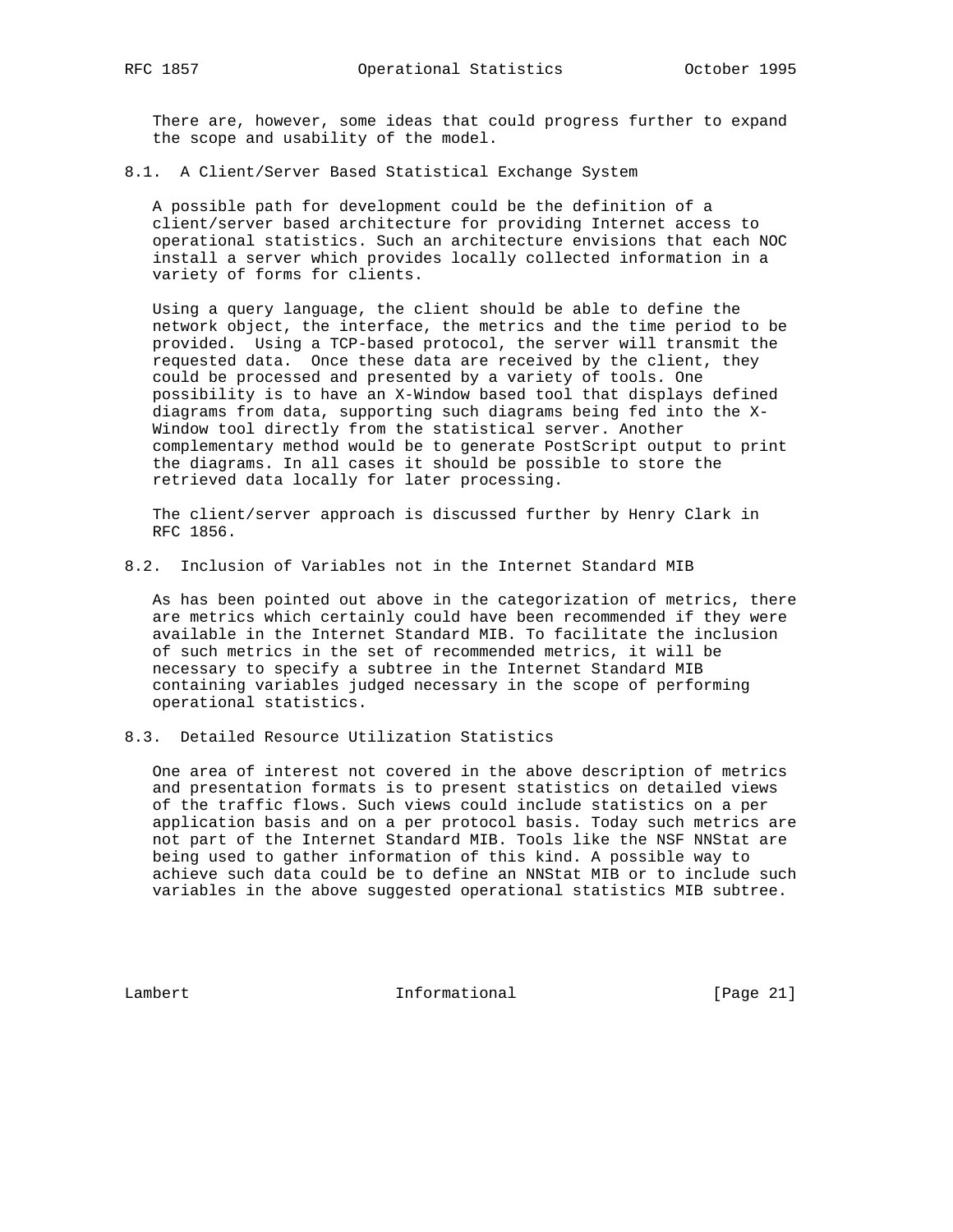APPENDIX A Some formulas for statistical aggregation The following naming conventions are used: For poll values poll(n)\_j n = Polling or aggregation period j = Entry number poll(900)\_j is thus the 15 minute total value. For peak values peak(n,m)\_j n = Period over which the peak is calculated m = The peak period length j = Entry number peak(3600,900)\_j is thus the maximum 15 minute period calculated over 1 hour. Assume a polling over 24 hour period giving 1440 logged entries. ========================= Without any aggregation we have poll(60)\_1 ...... poll(60)\_1440 ======================== 15 minute aggregation will give 96 entries of total values poll(900)\_1 .... poll(900)\_96  $j = (n+14)$  $poll(900)_k = SUM \cdot pol1(60)_j \cdot n=1,16,31,...1426$  $j=n$  k=1,2,....,96 There will also be 96 one-minute peak values. Lambert 1nformational [Page 22]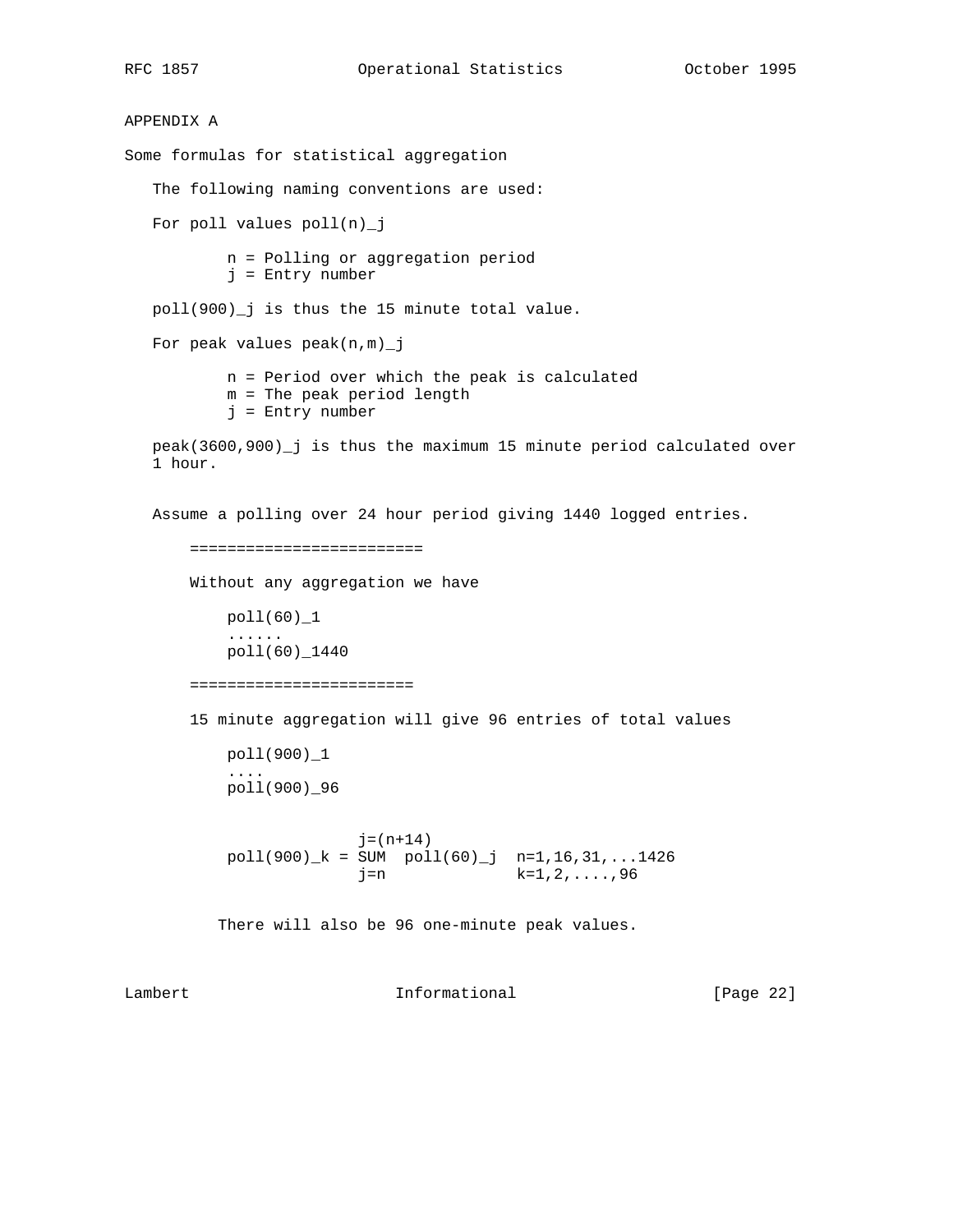$j = (n+14)$  $peak(900,60)$ <sub>k</sub> = MAX  $pol1(60)$ <sup>j</sup> n=1,16,31,....,1426  $j=n$  k=1,2,....,96 ======================= The next aggregation step is from 15 minutes to 1 hour. This gives 24 totals.  $j = (n+3)$  $poll(3600)_k = SUM \cdot poll(900)_j \cdot n=1,5,9,......,93$  $j=n$  k=1,2, ...., 24 and 24 one-minute peaks calculated over each hour. j=(n+3) peak  $(3600, 60)$   $k = MAX$  peak $(900, 60)$   $j = n=1, 5, 9, \ldots$ ..... j=n k=1,2,....24 and finally 24 15-minute peaks calculated over each hour:  $j = (n+3)$ peak  $(3600, 900) = MAX$  poll $(900)$  j n=1,5,9,.....,93 j=n =================== The next aggregation step is from 1 hour to 24 hours. For each day with 1440 entries as above this will give j=(n+23)  $poll(86400)_k = \overline{SUM} \quad poll(3600)_j \quad n=1,25,51,\ldots$  $j=n$  k=1,2...........  $j=(n+23)$  $peak(86400, 60)$ <sub>k</sub> = MAX  $peak(3600, 60)$ <sup>1</sup> n=1,25,51,....  $j=n$  k=1,2........ which gives the busiest 1 minute period over 24 hours. j=(n+23)  $peak(86400,900)$ <sub>k</sub> = MAX  $peak(3600,900)$ <sup>1</sup> n=1,25,51,...  $j=n$  k=1,2,....... which gives the busiest 15 minute period over 24 hours.  $j = (n+23)$ 

Lambert 1nformational [Page 23]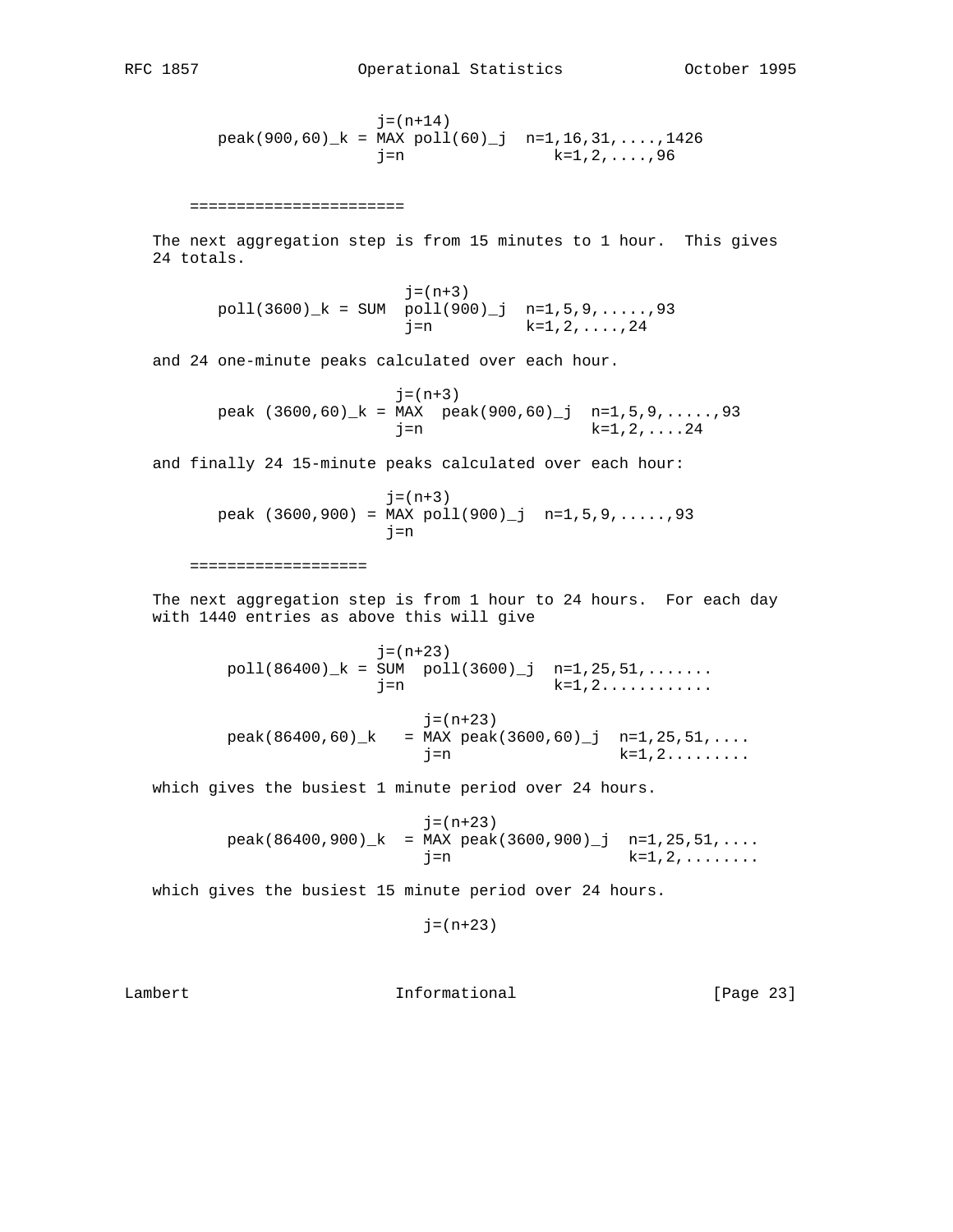```
peak(86400,3600)<sub>k</sub> = MAX pol(3600)<sup>j</sup> n=1,25,51,....
                     j=n k=1,2,.......
```
which gives the busiest 1 hour period over 24 hours.

#### ===================

 There will probably be a difference between the three peak values in the final 24 hour aggregation. A smaller peak period will give higher values than a longer one, i.e., if adjusted to be numerically comparable.

```
 poll(86400)/3600 < peak(86400,3600) < peak(86400,900)*4
     < peak(86400,60)*60
```
# APPENDIX B

An example

Assuming below data storage:

BEGIN\_DEVICE:

```
 ...
{
 UNI-1,total: [ifInOctet, 60, 60,ifOutOctet, 60, 60];
  BRD-1,total: [ifInNUcastPkts,300,300,ifOutNUcastPkts,300,300]
}
   ...
```

```
 which gives
```

```
 BEGIN_DATA:
  19920730000000,UNI-1,60:(val1-1,val2-1);
   19920730000060,UNI-1,60:(val1-2,val2-2);
   19920730000120,UNI-1,60:(val1-3,val2-3);
   19920730000180,UNI-1,60:(val1-4,val2-4);
   19920730000240,UNI-1,60:(val1-5,val2-5);
   19920730000300,UNI-1,60:(val1-6,val2-6);
   19920730000300,BRD-1,300:(val1-7,val2-7);
   19920730000360,UNI-1,60:(val1-8,val2-8);
```
...

Aggregation to 15 minutes gives

BEGIN\_DEVICE:

...

Lambert 1nformational [Page 24]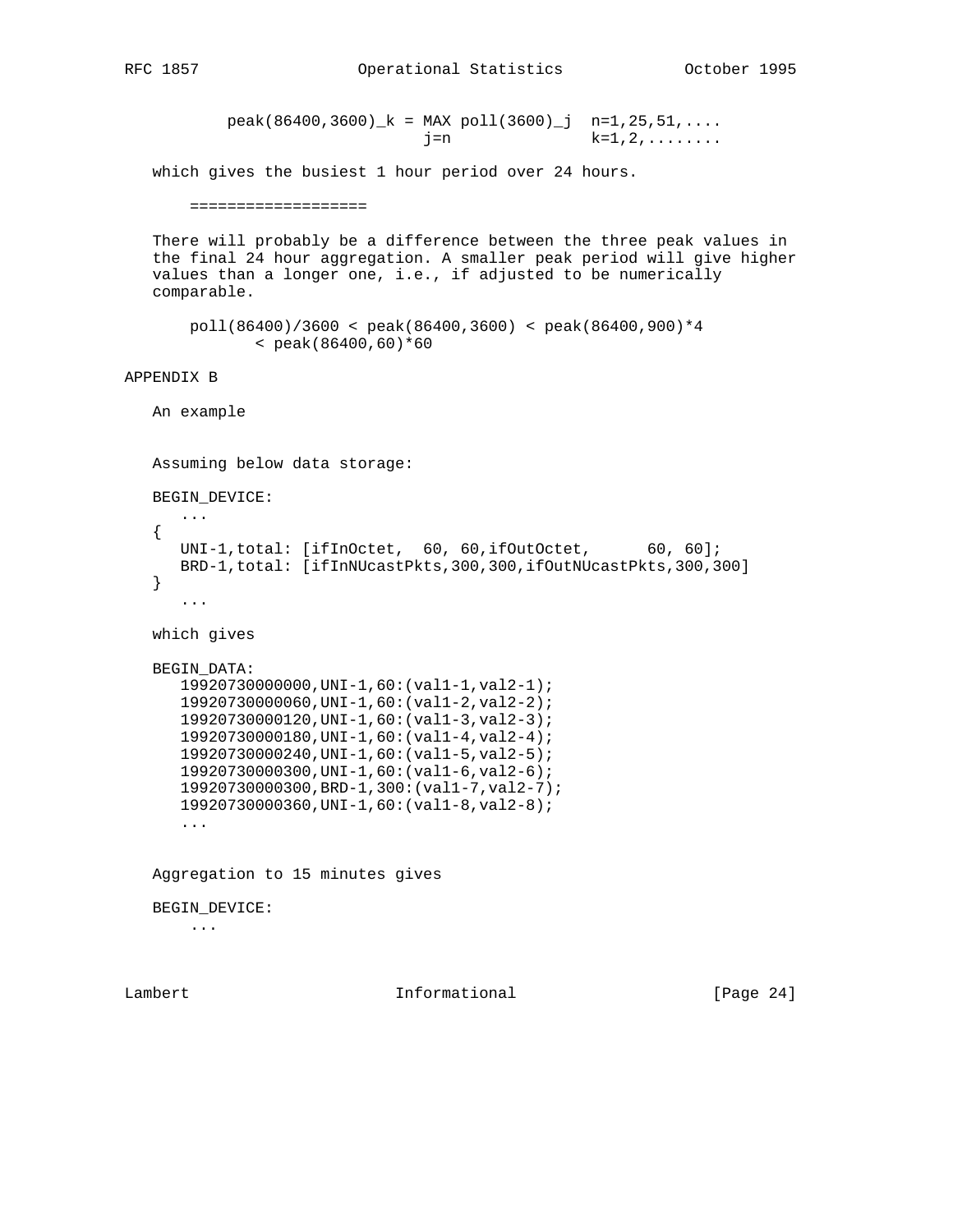```
 {
UNI-1,total: [ifInOctet, 60,900,ifOutOctet, 60,900];
BRD-1,total: [ifInNUcastPkts,300,900,ifOutNUcastPkts,300,900];
UNI-2,peak: [ifInOctet, 60,900,ifOutOctet, 60,900];
BRD-2,peak: [ifInNUcastPkts,300,900,ifOutNUcastPkts,300,900]
  }
      ...
  where UNI-1 is the 15 minute total
        BRD-1 is the 15 minute total
UNI-2 is the 1 minute peak over 15 minute (peak = peak(1))
BRD-2 is the 5 minute peak over 15 minute (peak = peak(1))
  which gives
  BEGIN_DATA:
     19920730000900,UNI-1,900:(tot-val1,tot-val2);
     19920730000900,BRD-1,900:(tot-val1,tot-val2);
     19920730000900,UNI-2,900:(peak(1)-val1,peak(1)-val2);
     19920730000900,BRD-2,900:(peak(1)-val1,peak(1)-val2);
     19920730001800,UNI-1,900:(tot-val1,tot-val2);
     19920730001800,BRD-1,900:(tot-val1,tot-val2);
     19920730001800,UNI-2,900:(peak(1)-val1,peak(1)-val2);
     19920730001800,BRD-2,900:(peak(1)-val1,peak(1)-val2);
     ...
  Next aggregation step to 1 hour generates:
  BEGIN_DEVICE:
     ...
  {
    UNI-1,total: [ifInOctet, 60,3600,ifOutOctet, 60,3600];
     BRD-1,total: [ifInNUcastPkts,300,3600,ifOutNUcastPkts,300,3600];
     UNI-2,peak: [ifInOctet, 60,3600,ifOutOctet, 60,3600];
     BRD-2,peak: [ifInNUcastPkts,300, 900,ifOutNUcastPkts,300, 900];
     UNI-3,peak: [ifInOctet, 900,3600,ifOutOctet, 900,3600];
     BRD-3,peak: [ifInNUcastPkts,900,3600,ifOutNUcastPkts,900,3600]
  }
  where
  UNI-1 is the one hour total
  BRD-1 is the one hour total
 UNI-2 is the 1 minute peak over 1 hour (peak of peak = peak(2))
 BRD-2 is the 5 minute peak over 1 hour (peak of peak = peak(2))
 UNI-3 is the 15 minute peak over 1 hour (peak = peak(1))
 BRD-3 is the 15 minute peak over 1 hour (peak = peak(1))
```
Lambert 1nformational [Page 25]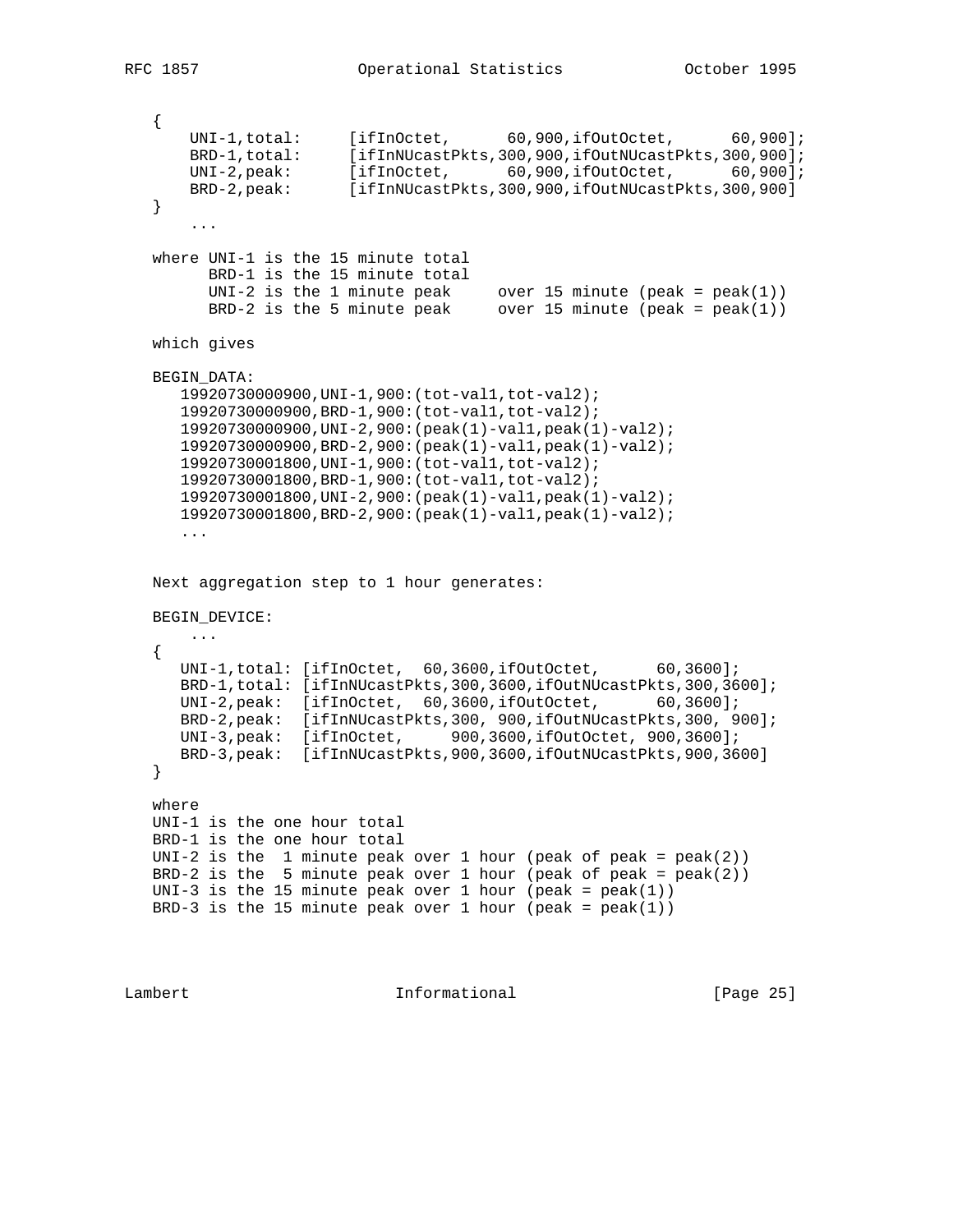which gives

#### BEGIN\_DATA:

 19920730003600,UNI-1,3600:(tot-val1,tot-val2); 19920730003600,BRD-1,3600:(tot-val1,tot-val2); 19920730003600,UNI-2,3600:(peak(2)-val1,peak(2)-val2); 19920730003600,BRD-2,3600:(peak(2)-val1,peak(2)-val2); 19920730003600,UNI-3,3600:(peak(1)-val1,peak(1)-val2); 19920730003600,BRD-3,3600:(peak(1)-val1,peak(1)-val2); 19920730007200,UNI-1,3600:(tot-val1,tot-val2); 19920730007200,BRD-1,3600:(tot-val1,tot-val2); 19920730007200,UNI-2,3600:(peak(2)-val1,peak(2)-val2); 19920730007200,BRD-2,3600:(peak(2)-val1,peak(2)-val2); 19920730007200,UNI-3,3600:(peak(1)-val1,peak(1)-val2); 19920730007200,BRD-3,3600:(peak(1)-val1,peak(1)-val2); ...

Finally aggregation step to 1 day generates:

BEGIN\_DEVICE:

...

```
\{ \cdot \cdot \cdot \cdot \cdot \cdot \cdot \cdot \cdot \cdot \cdot \cdot \cdot \cdot \cdot \cdot \cdot \cdot \cdot \cdot \cdot \cdot \cdot \cdot \cdot \cdot \cdot \cdot \cdot \cdot \cdot \cdot \cdot \cdot \cdot \cdot 
   UNI-1,total: [ifInOctet, 60,86400,ifOutOctet, 60,86400];
  BRD-1,total: [ifInNUcastPkts, 300,86400,ifOutNUcastPkts, 300,86400];
UNI-2,peak: [ifInOctet, 60,86400,ifOutOctet, 60,86400];
BRD-2,peak: [ifInNUcastPkts, 300, 900,ifOutNUcastPkts, 300, 900];
UNI-3,peak: [ifInOctet, 900,86400,ifOutOctet, 900,86400];
   BRD-3,peak: [ifInNUcastPkts, 900,86400,ifOutNUcastPkts, 900,86400];
   UNI-4,peak: [ifInOctet, 3600,86400,ifOutOctet, 3600,86400];
   BRD-4,peak: [ifInNUcastPkts,3600,86400,ifOutNUcastPkts,3600,86400]
   }
      ...
   where
   UNI-1 is the 24 hour total
   BRD-1 is the 24 hour total
   UNI-2 is the 1 minute peak over 24 hour
       (\text{peak of peak of peak} = \text{peak}(3))UNI-3 is the 15 minute peak over 24 hour (peak of peak = peak(2))
  UNI-4 is the 1 hour peak over 24 hour (peak = peak(1))
   BRD-2 is the 5 minute peak over 24 hour
      (peak of peak of peak = peak(3))BRD-3 is the 15 minute peak over 24 hour (peak of peak = peak(2))
  BRD-4 is the 1 hour peak over 24 hour (peak = peak(1))
```
which gives

Lambert 1nformational [Page 26]